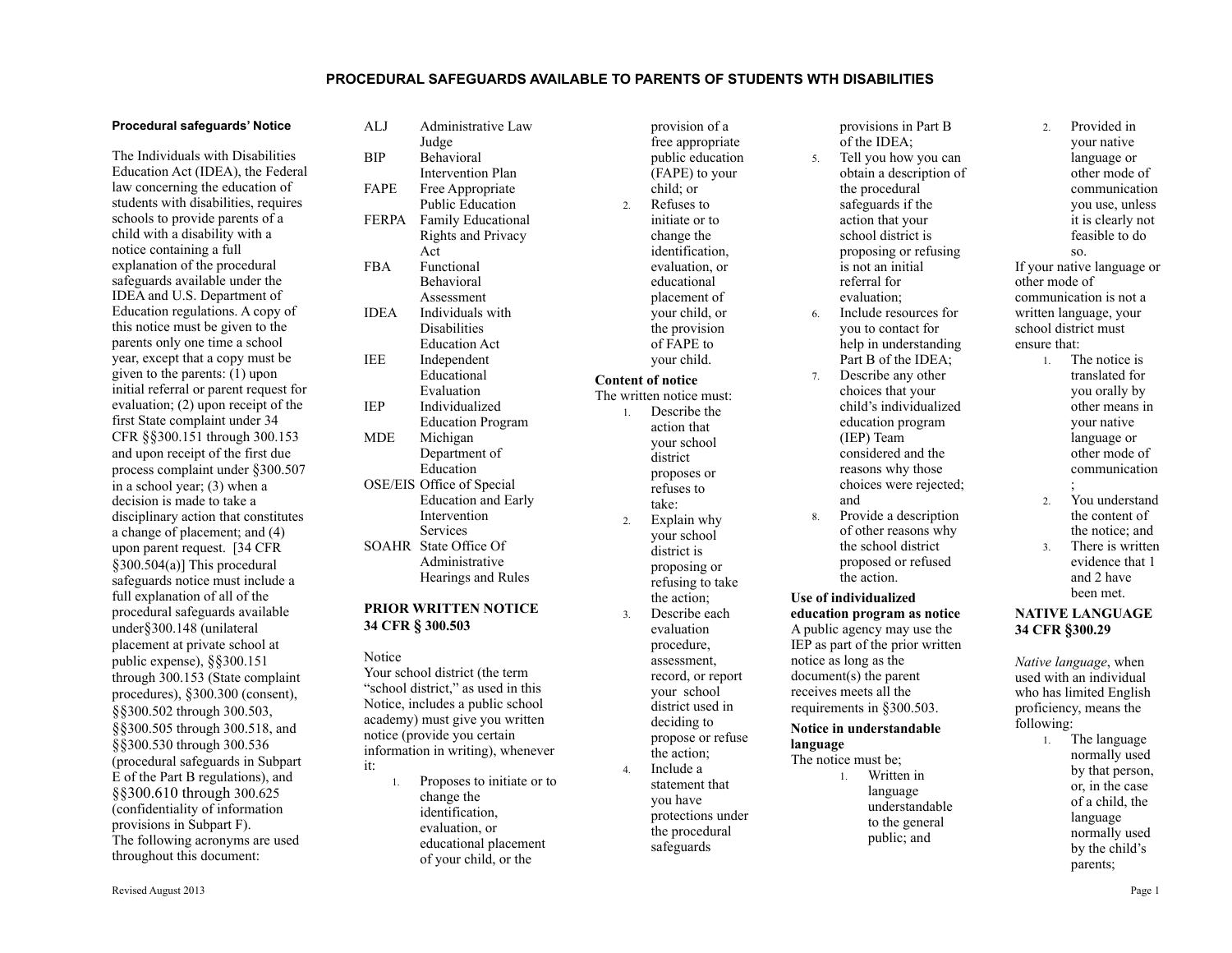2. In all direct contact with a child (including evaluation of the child), the language normally used by the child in the home or learning environment. For a person with deafness or

blindness , or for a person with no written language, the mode of communication is what the person normally uses (such a sign language, Braille, or oral communication).

## **ELECTRONIC MAIL 34 CFR § 300.505**

If your school district offers parents the choice of receiving documents by e-mail, you may choose to receive the following by e-mail:

- 1. Prior written notice;
- 2. Procedural safeguards notice; and
- 3. Notices related to a due process complaint.

### **PARENTAL CONSENT-DEFINITION 34 CFR § 300.9**

#### Consent

Consent means:

- 1. You have been fully informed in your native language or other mode of communication (such as sign language, Braille, or oral communication) of all information about the action for which you are giving consent.
- 2. You understand and agree in writing to that action , and the consent describes that action and

list the records (if any) that will be released and to whom; and

3. You understand that the consent is voluntary on your part and you may withdraw your consent at anytime.

Your withdrawal of consent does not negate (undo) an action that has occurred after you gave your consent and before you withdrew it.

## **PARENTAL CONSENT 34 CFR §300.300**

**Consent for initial evaluation** Your school district cannot conduct an initial evaluation of your child to determine whether your child is eligible under Part B of the IDEA to receive special education and related services without first providing you with prior written notice of the proposed action and without obtaining your consent as described under the heading,

## **Parental Consent – Definition.**

Your school district must make reasonable efforts to obtain your informed consent for an initial evaluation to decide whether your child is a child with a disability. Your consent for initial evaluation does **not** mean that you have also given your consent for the school district to start providing special education and related services to your child.

If your child enrolled in public school or you are seeking to enroll your child in a public school and you have refused to provide consent or failed to respond to a request to provide consent for an initial evaluation, your school district may, but is not required to, seek to conduct an initial evaluation of your child by

utilizing the Act's mediation or due process complaint, resolution meeting, and impartial due process hearing procedures. Your school district will not violate its obligations to locate, identify, and evaluate your child if it does not pursue an evaluation of your child in these circumstances.

#### **Special rules for initial evaluation of wards of the State**

If a child is a ward of the State and is not living with his/her parent-The school district does not need consent from the parent for and initial evaluation to determine if the child is a child with a disability if:

- 1. Despite reasonable efforts to do so, the school district cannot find the child's parent;
- 2. The rights of the parents have been terminated in accordance with the State
- law; or 3. A judge or a public agency with responsibility for the general care of the child has assigned the right to make educational decisions and to consent for and initial evaluation to an individual

#### other than the parent.

*Ward of the State*, as used in the IDEA, means a child who, is:

- 1. A Foster child, unless the child's foster parent has been assigned the right to make educational decisions on the child's behalf by a judge overseeing the child's case or a public agency with responsibility for the general care of the child;
- 2. Considered a ward of the State under State  $law<sup>2</sup>$
- 3. Considered a ward of the court under State law; **or**
- 4. In the custody of a public child welfare agency.

# **Parental consent for services** Your school district must obtain your informed consent before

providing special education and related services to your child for the first time, and must make reasonable efforts to obtain that informed consent. If you do not respond to a request to provide your consent for your child to receive special education and related services for the first time, or if you refuse to give such consent, your school district may not use the procedural safeguards (i.e., mediation, due process complaint, resolution meeting, or an impartial due process hearing) in order to obtain agreement or a ruling that the special education and related services (recommended by your child's IEP Team) may be

provided to your child without your consent.

If you refuse to give your consent for your child to receive special education and related services, for the first time, or if you do not respond to a request to provide such consent and the school district does not provide your child with special education and related services for which it sought your consent, your school district:

- 1. Is not in violation of the requirement to make a FAPE available to your child for its failure to provide those services to your child; and
- 2. Is not required to have an IEP meeting or develop an IEP for your child for the special education and related services for which your consent was requested.

#### **Revocation of parental consent**

If you inform the school district in writing that you revoke (take back) your consent for your school district to provide special education related services to your child, your school district:

- 1. May not continue to provide special education and related services to your child;
- 2. Must provide you with timely prior written notice, consistent with §300.503 of the IDEA regulations, of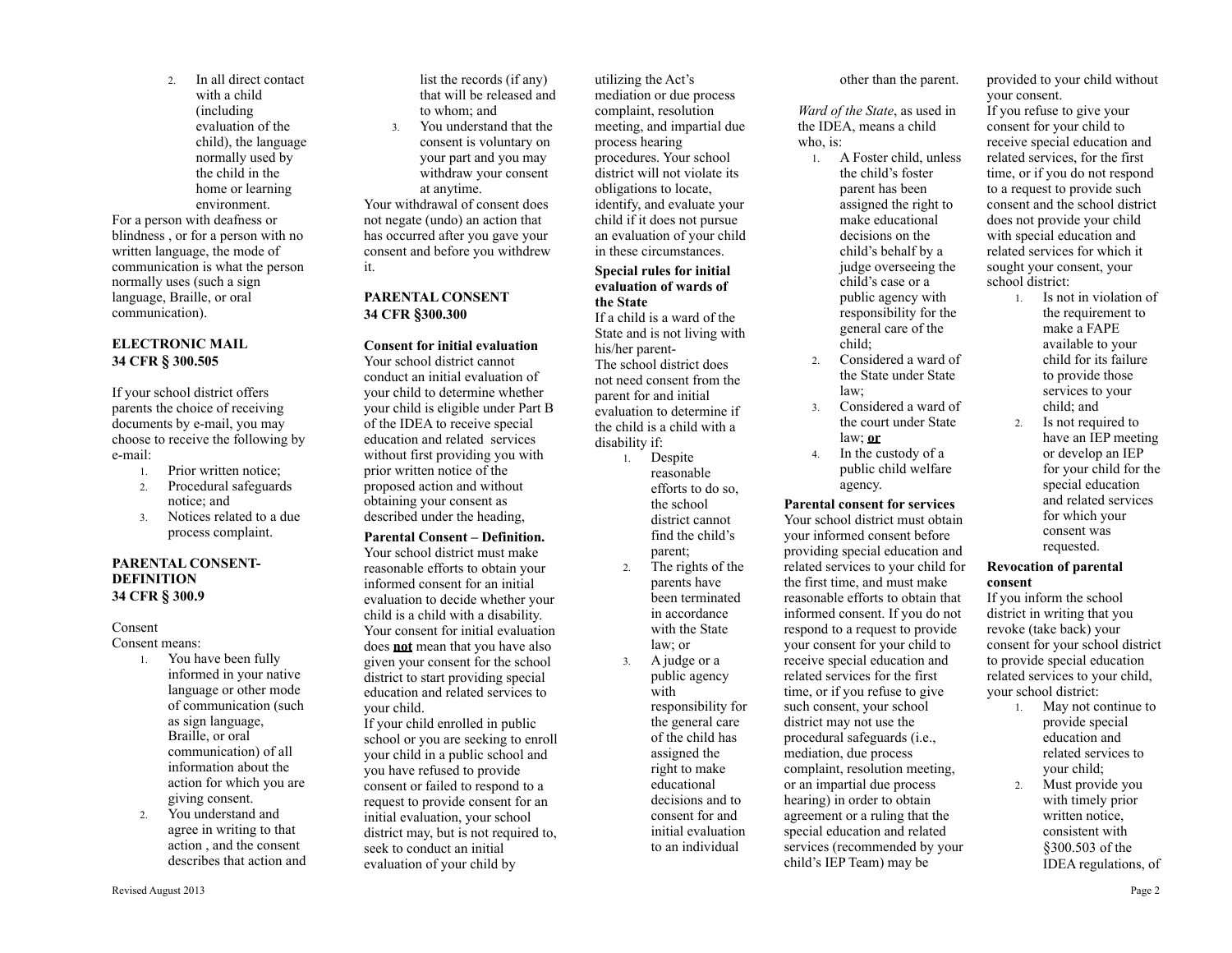their proposal to discontinue special education and related services based on receipt of your written revocation of consent;

- 3. May not use due process procedures (i.e., mediation, resolution meeting, or an impartial due process hearing) in order to obtain agreement or ruling that the services maybe provided to your child;
- 4. Is not in violation of the requirement to make FAPE available to your child for its failure to provide further special education and related services to your child;
- 5. Is not required to have an IEP meeting or develop and IEP for your child for the further provision of special education and related services; and
- 6. Is not required to amend your child's education records to remove any references to your child's receipt of special education and related services because of the revocation of consent.

#### **Parental consent for reevaluations**

Your school district must obtain your informed consent before it reevaluates your child, unless your school district can demonstrate that:

- 1. It took reasonable steps to obtain your consent for your child's reevaluation; and
- 2. You did not respond.

If you refuse to consent to our child's evaluation, the school district may, but is not required to. pursue your child's reevaluation by using mediation, due process complaint, resolution meeting, and impartial due process hearing procedures to seek to override your refusal to consent to your child's reevaluation. As with initial evaluations, your school district does not violate its obligations under Part B of the IDEA if it declines to pursue the reevaluation in this manner.

## **Documentation of reasonable efforts to obtain parental consent**

Your school must maintain documentation of reasonable efforts to obtain parental consent for initial evaluations, to provide special education and related services for the first time, to reevaluation and to locate parents of wards of the State for initial evaluations. The documentation must include a record of the school district's attempts in these areas, such as:

- 1. Detailed records of telephone calls made or attempted and the results of those calls;
- 2. Copies of correspondence sent to the parents and any responses received; and
- 3. Detailed records of visits made to the parent's home or place of employment and the results of those visits.

#### **Other consent requirements**

Your consent is not required before your school district may:

- 1. Review existing data as part of your child's evaluation or a reevaluation; or 2. Give your child a test of other
	- evaluation that is given to all children unless, before that test or evaluation, consent is required from all parents of all children.

Your school district may not use your refusal to consent to one service or activity to deny you or your child any other service, benefit, or activity. If you have enrolled your child in a private school at your own expense of if you are home schooling your child, and you do not provide your consent for your child's initial evaluation or your child's reevaluation, or you fail to respond to a request to provide your consent, the school district may not use its consent override procedures (i.e., mediation, due process complaint, resolution meeting, or an impartial due process hearing) and is not required to consider your child as eligible to receive equitable services (services made available to

parentally-placed private school children with disabilities).

### **INDEPENDENT EDUCATIONAL EVLUATIONS 34 CFR § 300.502**

## **General**

As described below, you have the right to obtain an independent educational evaluation (IEE) of your child if you disagree with the evaluation of your child that was obtained by your school district. If you request an IEE, the school district must provide you with information about Where you may obtain an IEE and about the school districts criteria that apply to IEEs.

## **Definitions**

IEE means an evaluation conducted by a qualified examiner who is not employed by the school district responsible for the education of your child. *Public expense* means that the school district either pays for

the full cost of the evaluation or ensures that the evaluation is otherwise provided at no cost to you, consistent with the provisions of Part B of the IDEA, which allow each state to use whatever state, local, federal, and private sources of support are available in the state to meet the requirements of Part B of the Act.

## **Parent right to evaluation at public expense**

You have the right to an IEE of your child at public expense if you disagree with an evaluation of your child obtained by your school district, subject to the following conditions:

- 1. If you submit a written request for an IEE of your child at public expense, your school district must respond, in writing, to the request within seven calendar days of the receipt of the request, indicating the district's intent to either: (a) provide the IEE at public expense; or (b) file a due process complaint to request a hearing to show that it's evaluation of your child is appropriate.
- 2. If your school district requests a hearing and the final decision is that your school district's evaluation of your child is appropriate, you still have the right to an IEE, but not at public expense.
- 3. If you request an IEE of your child, the school district may ask why you object to the evaluation of your child obtained by your school district. However, your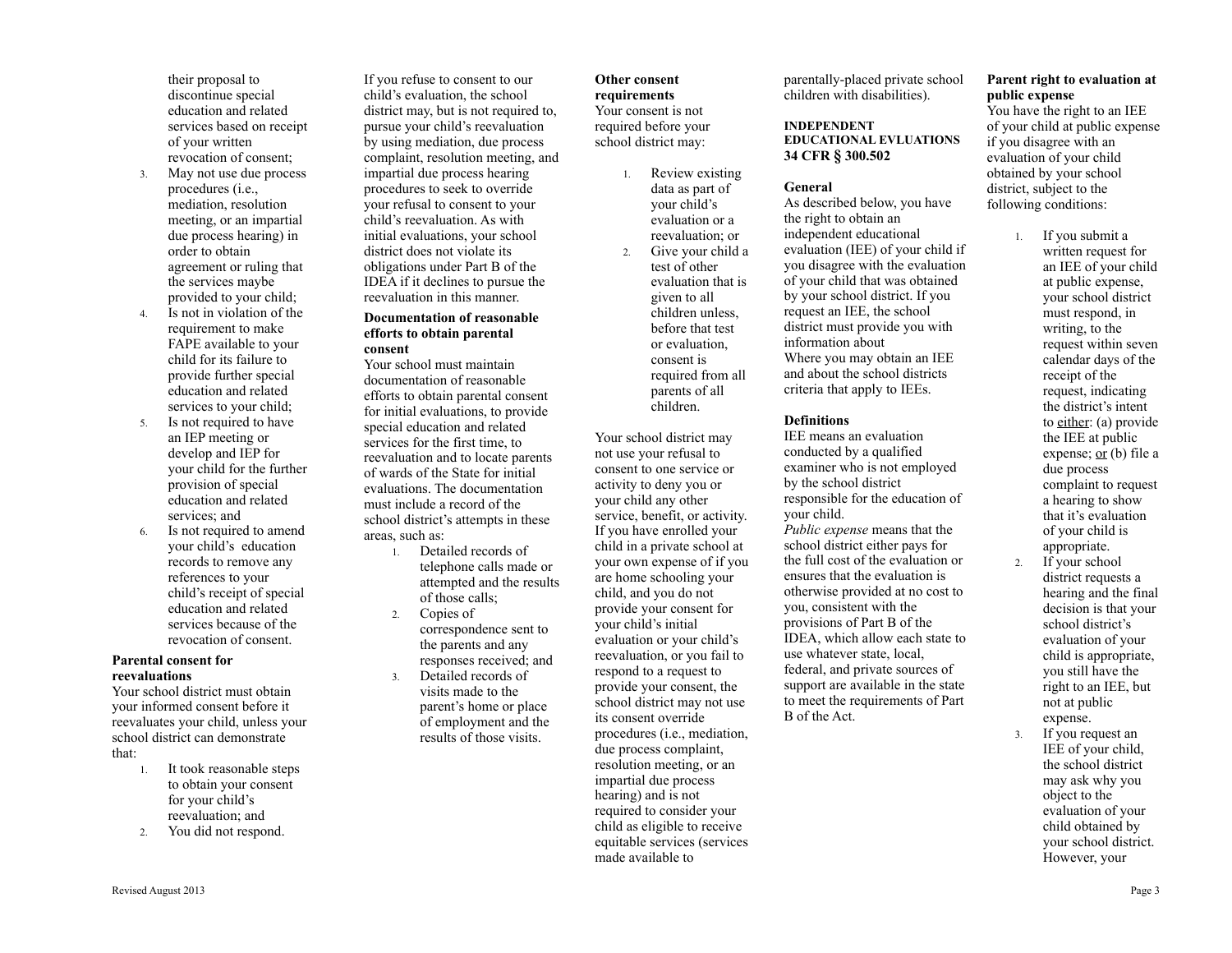school district may not require an explanation and may not unreasonably delay either providing the IEE of your child at public expense or filing a due process complaint to request a due process hearing to defend the school district's evaluation of your child.

4. If an IEE that you obtain does not meet the school district's criteria, the school district may file a due reimbursement of the expense of your IEE may be denied. You are entitled to only one IEE of your child at public expense each time your school district conducts an evaluation of your child with which you disagree.

#### **Parent-initiated evaluations**

If you obtain an IEE of your child at public expense or you share with the school district an evaluation of your child that you obtained at private expense:

- 1. Your school district must consider the results of the evaluation of your child, If it meets the school district's criteria for IEEs, in any decision made with respect to the provision of a FAPE to your child; and
- 2. You or your school district may present the evaluation as evidence at due process hearing regarding your child.

**Requests for evaluations by an administrative law judge**

If an administrative law judge (ALJ) requests an IEEE of your child as part of a due process hearing, the cost of the evaluation must be at public expense.

#### **School district criteria**

If an IEE is at public expense the criteria under which the evaluation is obtained including the location of the evaluation and the qualifications of the examiner must be the same as the criteria that the school district uses when it initiates an evaluation (to the extent those criteria are consistent with your right to an IEE). Except for the criteria described above, a school district may not impose conditions or timelines related to obtaining an IEE at public expense.

## **DEFINITIONS 34 CFR § 300.611**

As used under the heading, **Confidentiality of Information:**

- § *Destruction* means physical destruction or removal of personal identifiers from information so that the information is no longer personally identifiable.
- § *Education records* means the type of records covered under the definition of "education records" in 34 CFR Part 99 (the regulations implementing the Family Educational Rights and Privacy Act of 1974, 20 U.S.C. 1232g (FERPA)). FERPA define "education records" as records that are directly related to a student maintained by an

educational agency or by a party acting for the agency. § *Participating agency* means any school district, agency or institution that collects, maintains, or uses personally identifiable information, or from which information is obtained, under Part B of the IDEA.

## **PERSONALLY IDENTIFIABLE INFORMATION 34 § 300.32**

*Personally identifiable* means information that has:

- (a) Your child's name, your name as the parent, or the name of another family member.
- (b) Your child's address;
- (c) A personal identifier, such as your child's social security number or student number;
- or (d) A list of personal characteristics or other information that would make it possible to identify your

child with reasonable certainty.

## **Notice to Parents 34 CFR § 300.612**

The Michigan Department of Education (MDE) must give notice to parents that the MDE has procedures and policies that are adequate to fully inform parents about confidentiality of personally identifiable information, including

- 1. A description of the extent to which the notice is given in native languages of the various population groups in the State;
- 2. A description of the children on whom personally identifiable information is maintained, the types of information sought, the methods the State intends to use in gathering the information (including the sources from whom information is gathered),and the uses to be made of the information
- 3. A summary of the policies and procedures that participating agencies must follow regarding storage, disclosures to the third parties, retention, and destruction of personally identifiable information; and
- 4. A description of all of the rights of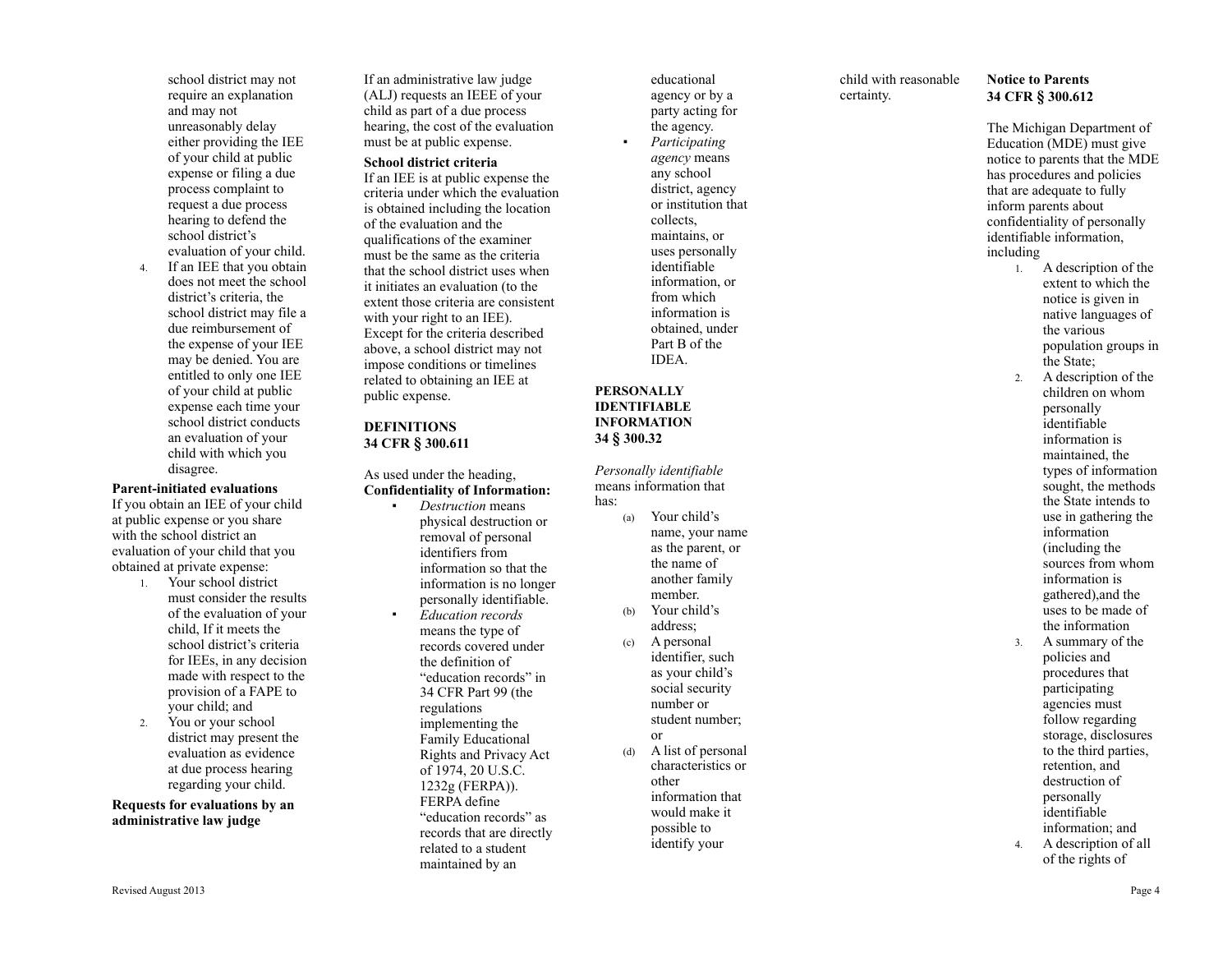parents and children regarding this information, including the rights under the FERPA and its implementing regulations in 34 CFR Part 99. Before any major identification, location, or evaluation activity (also known as "child find"), the notice must be published or announced in newspapers or other media, or both, with circulation adequate to the State of the activity to locate, identify, and evaluate children in need of special education and related services.

## **ACCESS RIGHTS 34 CFR \$ 300.613**

The participating agency must permit you to inspect and review any education records relating to your child that are collected, maintained, or used by the participating agency under Part B of the IDEA. The participating agency must comply with your request to inspect and review any education records on your child without unnecessary delay and before any meeting regarding an IEP, or any impartial due process hearing ( including a resolution meeting or a hearing regarding discipline), and in no case more than 45 calendar days after you have made a request.

Your right to inspect and review education records includes:

> 1. Your right to a response form the participating

agency to your reasonable requests for explanations and interpretations of the records;

- 2. Your right to request that the participating agency provide copies of the records if you cannot effectively inspect and review the records unless you receive those copies; and
- 3. Your right to have your representative inspect and review the records.

The participating agency may presume that you have authority to inspect and review records relating to your child unless advised that authority under applicable State law governing such matters as guardianship, or separation and divorce.

## **RECORD OF ACCESS 34 CFR § 300.614**

Each participating agency must keep a record of parties obtaining access to education records collected, maintained, or used under Part B of the IDEA (except access by parents and authorized employees of the participating agency), including the name of the party, the date access was given, and the purpose for which the party is authorized to use the records.

#### **RECORDS ON MORE THAN ONE CHILD 34 CFR § 300.615**

If any education record includes information on more than one child, the parents of those children have the right to inspect and review only the information relating to their child or to be informed of that specific information.

#### **LIST OF TYPES AND LOCATIONS OF INFORMATION 34 CFR § 300.616**

On request, each participating agency must provide you with a list of the types and locations of education records collected, maintained, or used by the agency.

## **FEES 34 CFR § 300.617**

Each participating agency may charge a fee for copies of records that are made for you under Part B of the IDEA, if the fee does not effectively prevent you from exercising your right to inspect and review those records.

A participating agency may not charge a fee to search for or to retrieve information under Part B of the IDEA.

**AMENDMENT OF RECORDS AT PARENTS REQUEST**

## **34 CFR § 300.618**

If you believe that information in the education records regarding your child collected, maintained, or used under Part B of the IDEA is inaccurate, misleading, or violates the privacy or other rights of your child, you may request the participating agency that maintains the information to change the information.

The participating agency must decide whether to change the information in accordance with your request within a reasonable period of time of receipt of your request. .If the participating agency refuses to change the information in accordance with your request, it must inform you of the refusal and advise you of the right to a hearing as described under the heading, Opportunity For a Hearing.

### **OPPORTUNITY FOR A HEARING 34 CFR § 300.619**

The participating agency must, on request, provide you an opportunity for a hearing to challenge information in education records regarding your child to ensure that it is not inaccurate, misleading, or otherwise in violation of the privacy or other rights of your child.

## **HEARING PROCEDURE 34CFR § 300.621**

A hearing to challenge information in education records must be conducted according to the procedures for such hearings under the FERPA.

## **RESULT OF HEARING 34 CFR § 300.620**

IF, as a result of the hearing, the participating agency decides that the information is inaccurate, misleading or otherwise in violation of the privacy or other rights f the child, it must change the information accordingly and inform you in writing. If, as a result of the hearing, the participating agency decides that the information is not inaccurate, misleading, or otherwise in violation of the privacy or other rights of your child, it must inform you of your right to place in the records that it maintains on your child a statement commenting on the information or providing any reasons you disagree with the decision of the participating agency. Such an explanation placed in the records of your child must:

- 1. Be maintained by the participating agency as part of the records of your child as long as the record or contested portion is maintained by the participating agency; and
- 2. If the participating agency discloses the records of your child or the challenged portion to any party, the explanation must also be disclosed to that party.

#### **CONSENT FOR DISCLOSURE OF PERSONALLY**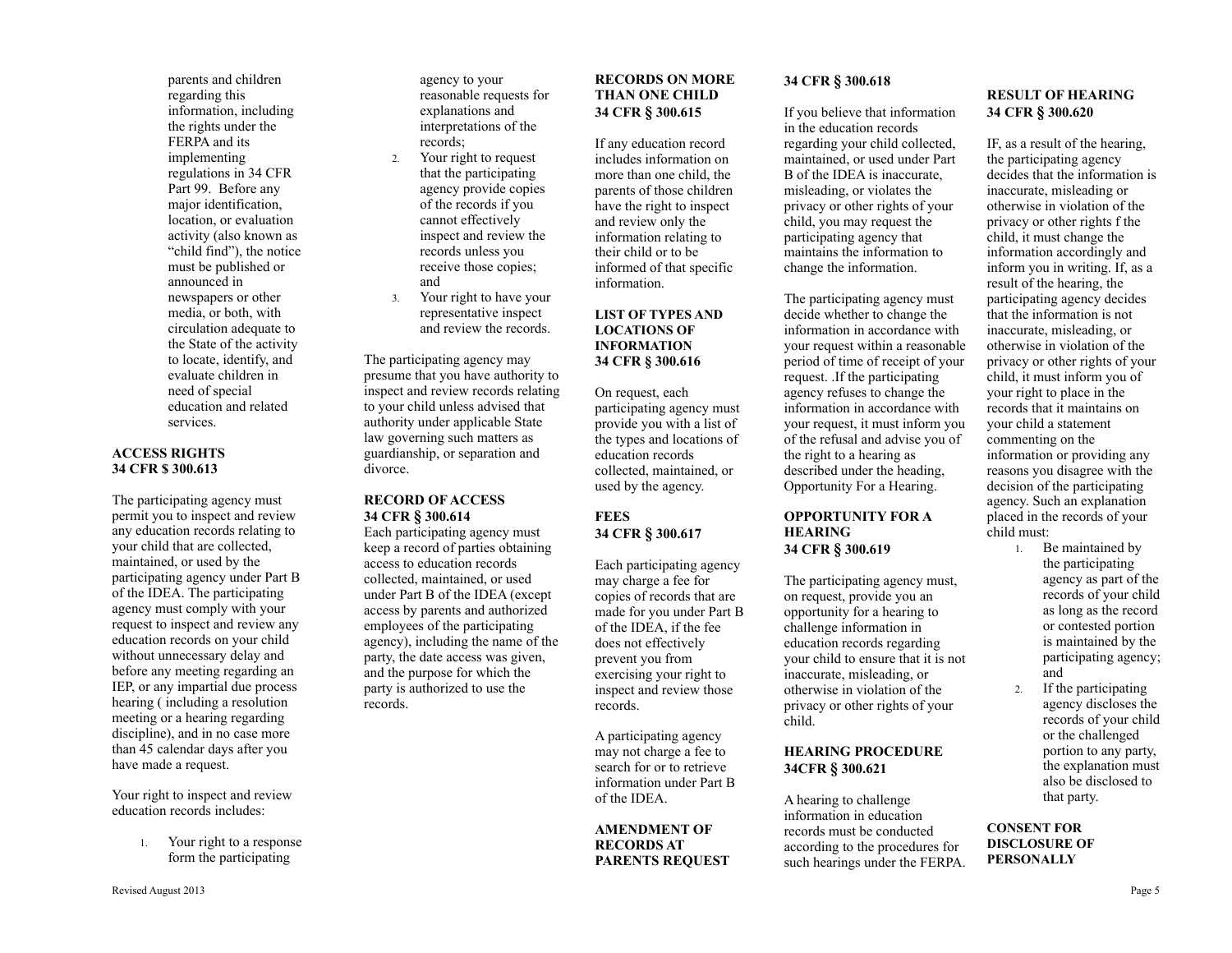### **IDENTIFIABLE INFORMATION 34 CFR § 300.622**

Unless disclosure of personally identifiable information contained in education records (without parental consent) is authorized under FERPA, your consent must be obtained before personally identifiable information is disclosed to parties other than officials of participating agencies. Except under the circumstances specified below, your consent is not required before personally identifiable information is released to officials of participating agencies for purposes of meeting a requirement of Part B of the IDEA.

Your consent, or consent of an eligible child who has reached the age of majority under State law, must be obtained before personally identifiable information is released to officials of participating agencies providing or paying for transition services.

If your child is in, or is going to go to, a private school that is not located in the same school district you reside in, your consent must be obtained before any personally identifiable information about your child is released between officials in the school district where the private school is located and officials in the school district where you reside.

## **SAFEGUARDS 34 CFR § 300.623**

Each participating agency must protect the confidentiality of personally identifiable information at collection, storage, disclosure and destruction stages. One

official at each participating agency assume responsibility for ensuring the confidentiality of any personnaly identifiable information. All persons collecting or using personally identifiable information must receive training or instruction regarding Michigan's policies and procedures regarding confidentiality under Part B of the IDEA and the FERPA. Each participating agency must maintain, for public inspection, a current listing of the names and positions of those employees within the agency who may have access to personally identifiable information.

## **DESTRUCTION OF INFORMATION 34 CFR § 300.624**

Your school district must inform you when personally identifiable information collected, maintained, or used under Part B of the IDEA is no longer needed to provide educational services to your child. The information must be destroyed at your request. However, a permanent record of your child's name, address, and phone number, his or her grades, attendance record, classes attended, grade level completed, and year completed may be maintained without time limitation. **STUDENTS RIGHTS 34 CFR § 300.625**

Under the regulations for FERPA, the rights of parents regarding education records are transferred to the student at age 18. The rights of parents under Part B of the IDEA regarding education records are also transferred to the student at age 18. However, a participating

agency must provide any notice required under Part B of the IDEA to both the student and the parents.

## **MEDIATION 34 CFR § 300.506**

### **General**

The MDE has established procedures to make mediation available to allow you and the school district to resolve disagreements involving any matter under Part B or Part C of the IDEA, including matters arising prior to the filing of a state complaint or a due process complaint. Thus, mediation is available to resolve disputes under Part  $B$  or Part  $\tilde{C}$  of the IDEA. whether or not you have filed a due process hearing as described under the heading.

#### **Filing a Due Process Complaint. Requirements**

The procedures ensure that the mediation process:

> 1. Is voluntary on your part and the school district's part; 2. Is not used to deny or delay your right to a due process hearing, or to deny any other rights you have under Part B or Part C of the IDEA; and 3. Is conducted by

a qualified and impartial

mediator who is trained in effective mediation techniques.

The school district may develop procedures that offer parents and schools that choose not to use the mediation process, an opportunity to meet, at a time and location convenient to you, with a disinterested party:

- 1. Who is under contract with an appropriate alternative dispute resolution entity, or a parent training and information center or community parent resource center in the State; and
- 2. Who would explain the benefits and encourage the use of the mediation process to you.

The MDE must maintain a list of people who are qualified mediators and know the laws and regulations relating to the provision of special education and related services. The MDE must select mediators on a random, rotational, or other impartial basis. The State is responsible for the cost of the mediation process, including the costs of meetings. These services are provided by the Michigan Special Education Mediation Program at http://

## [www.cenmi,org/msemp.](http://www.cenmi,org/msemp)

Each meeting in the mediation process must be scheduled in a timely manner and held at a place that is convenient for you and the school district.

If you and the school district resolve a dispute through the mediation process, both parties must enter into a legally binding agreement that sets forth the resolution and that:

- 1. States that all discussions that happened during the mediation process will remain confidential and may not be used as evidence in any subsequent due process hearing or civil proceeding; and
- 2. Is signed by both you and a representative of the school district.

A written, signed mediation agreement is enforceable in any State court of competent jurisdiction (a court that has the authority under State law to hear this type of case ) or in a district court of the United states.

Discussions that happened during the mediation process must be confidential. They cannot be used as evidence in any future due process hearing or civil proceeding of any federal court or state court of a state receiving assistance under Part B or Part C of the IDEA.

## **Impartiality of mediator** The mediator:

- 1. May not be an employee of the MDE or the school district that is involved in the education or care of your child; and
- 2. Must not have a personal or professional interest which conflicts with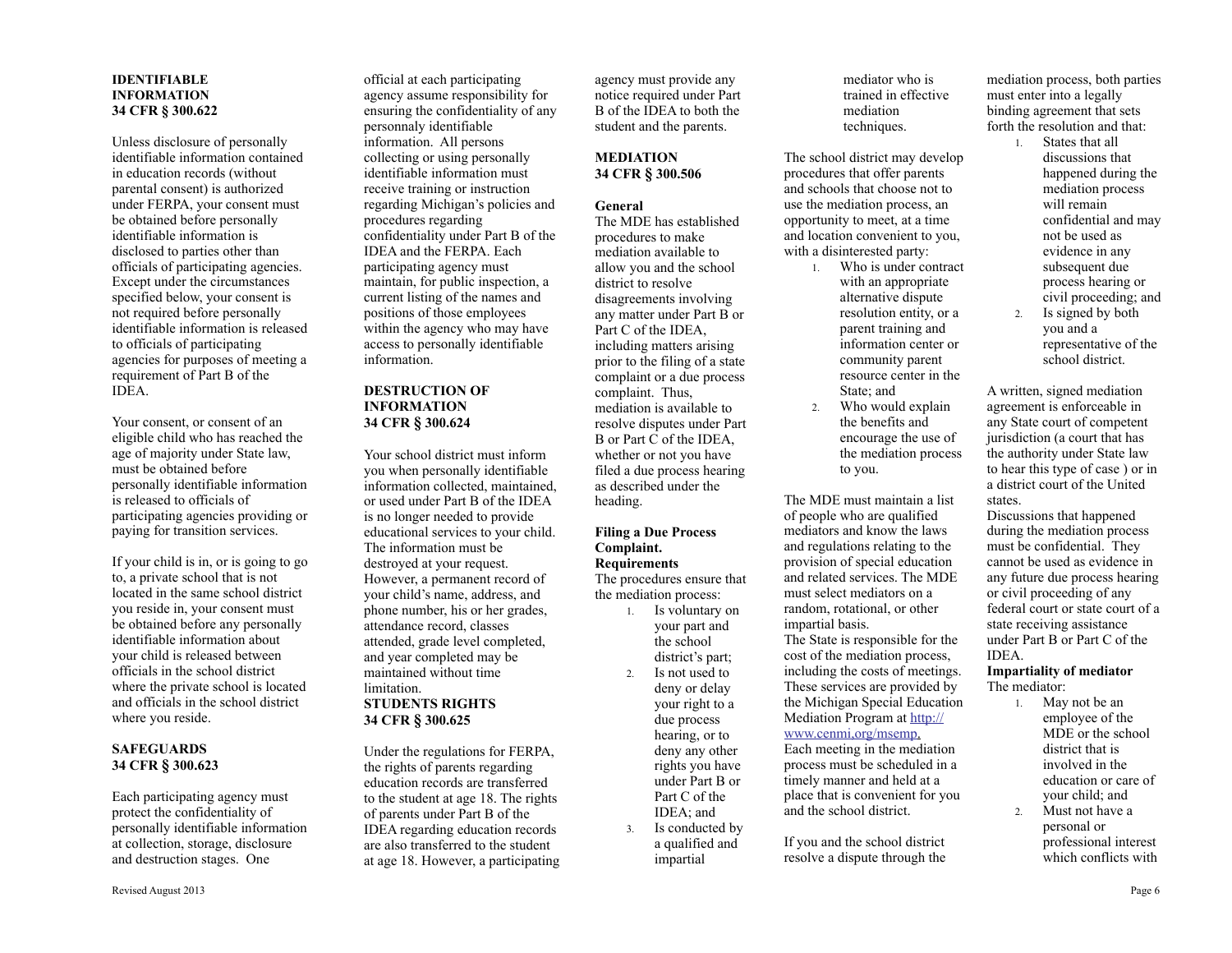the mediator's objectivity. A person who otherwise qualifies as a mediator is not an employee of a school district or State agency solely because he or she is paid by the agency or school district to serve as a mediator.

## **STATE COMPLAINT PROCEDURES DIFFERENCE BETWEEN DUE PROCESS HEARING COMPLAINT AND STATE COMPLAINT**

The regulations for Part B of the IDEAAA set forth separate procedures for State complaints and for due process complaints and hearings. As explained below, any individual or organization may file a State complaint alleging a violation of any Part B or Part C requirement by a school district, the MDE, or any other public agency. Only you or a school district may file a due process complaint on any matter relating to a proposal or a refusal to initiate or change the identification, evaluation or educational placement of a child with a disability, or the provision of a FAPE to the child. While staff of the MDE generally must resolve a State complaint within a 60 calendar-day timeline, unless the timeline is properly extended, an ALJ must hear a due process complaint (if not resolved through a resolution meeting or through mediation ) and issue a written decision within 45-calendar days after the end of the resolution period, as described in this document under the heading, **Resolution Process**, unless the ALJ grants a specific extension of the timeline at your request or the school district's request. The State

complaint and due process complaint, resolution and hearing procedures are described more fully below.

## **ADOPTIONS OF STATE COMPLAINT 34CFR § 300.151**

#### **General**

The MDE must have written procedures (see Administrative Rules for Special Education, Rule 340.1701a, 340.1851-1853) for:

- 1. Resolving any State complaint, including a complaint filed by an organization or individual from another State;
- 2. The filing of a complaint.

3. Widely disseminating the State complaint procedures to parents and other interested individuals, including parent training and information centers, protection and advocacy agencies, independent living centers, and other appropriate entities.

## **Remedies for denial of Appropriate services**

In resolving a State complaint in which the MDE has found a failure to provide appropriate services, the MDE must address:

- 1. The failure to provide appropriate services, including corrective action appropriate to address the needs of the child; and
- 2. Appropriate future provision of services for all children with disabilities.

#### **MINIMUM STATE COMPLAINT PROCEDURES 34 CFR § 300.152 Time limit; minimum**

**Procedures**

The MDE, through the office of Special Education and Early Intervention Services (OSE/EIS ), will include in its State complaint procedures a time limit of 60 calendar days after a complaint is filed to:

1. Carry out an independent onsite investigation, if the MDE determines that an investigation is necessary; 2. Give the complainant the opportunity to submit additional information, either orally or in writing, about the allegations in the complaint; 3. Provide the school district or other public agency with the opportunity to respond to the complaint, including, at a minimum: (a) at the option of the agency, a proposal to resolve the complaint; and (b) an opportunity for a parent who has filed a complaint

and the agency

to agree voluntarily to engage in mediation;

- 4. Review all relevant information and make an independent determination as to whether the school district or other public agency is violating a requirement of Part B of the IDEA; and
- 5. Issue a written decision to the complainant that addresses each allegation in the complaint and contains: (a) findings of fact and conclusions; and (b) the reasons for the MDE's final decision.

#### **Time extension; final decision; implementation** The MDE's procedures

Described above also must:

- 1. Permit an extension of 60-calendar day time limit only if; (a) exceptional circumstances exist with respect to a particular State complaint; or (b) the parent and the school district or other public agency involved voluntarily agree to extend the time to resolve the matter
- through mediation.
- 2. Include procedures for effective implementation of the MDE's final decision, if needed, including: (a) technical assistance activities; (b)negotiations; and (c) corrective actions

## to achieve compliance.

#### **State complaints and due process hearings**

If a written State complaint is received that is also the subject of a due process hearing as described below under the hearing, **Filing a Due Process Complaint**, or the State complaint contains multiple issues of which one or more are part of such a hearing, the State must set aside the State complaint, or any part of the State complaint that is being addressed in the due process hearing until the hearing is over. Any issue in the State complaint that is not a part of the due process hearing must be resolved using the time limit and procedures described above. If an issue raised in a State complaint has previously been decided in a due process hearing involving the same parties (you and the school district), then the due decision is binding on that issue and the MDE must inform the complainant that the decision is binding. A complaint alleging a school district's or other public agency's failure to implement a due process hearing decision must be resolved by the MDE.

#### **FILING A STATE COMPLAINT 34 CFR § 300.153**

An organization or individual may file a signed written State complaint under the procedures described above. The State complaint must include:

> 1. A statement that a school district or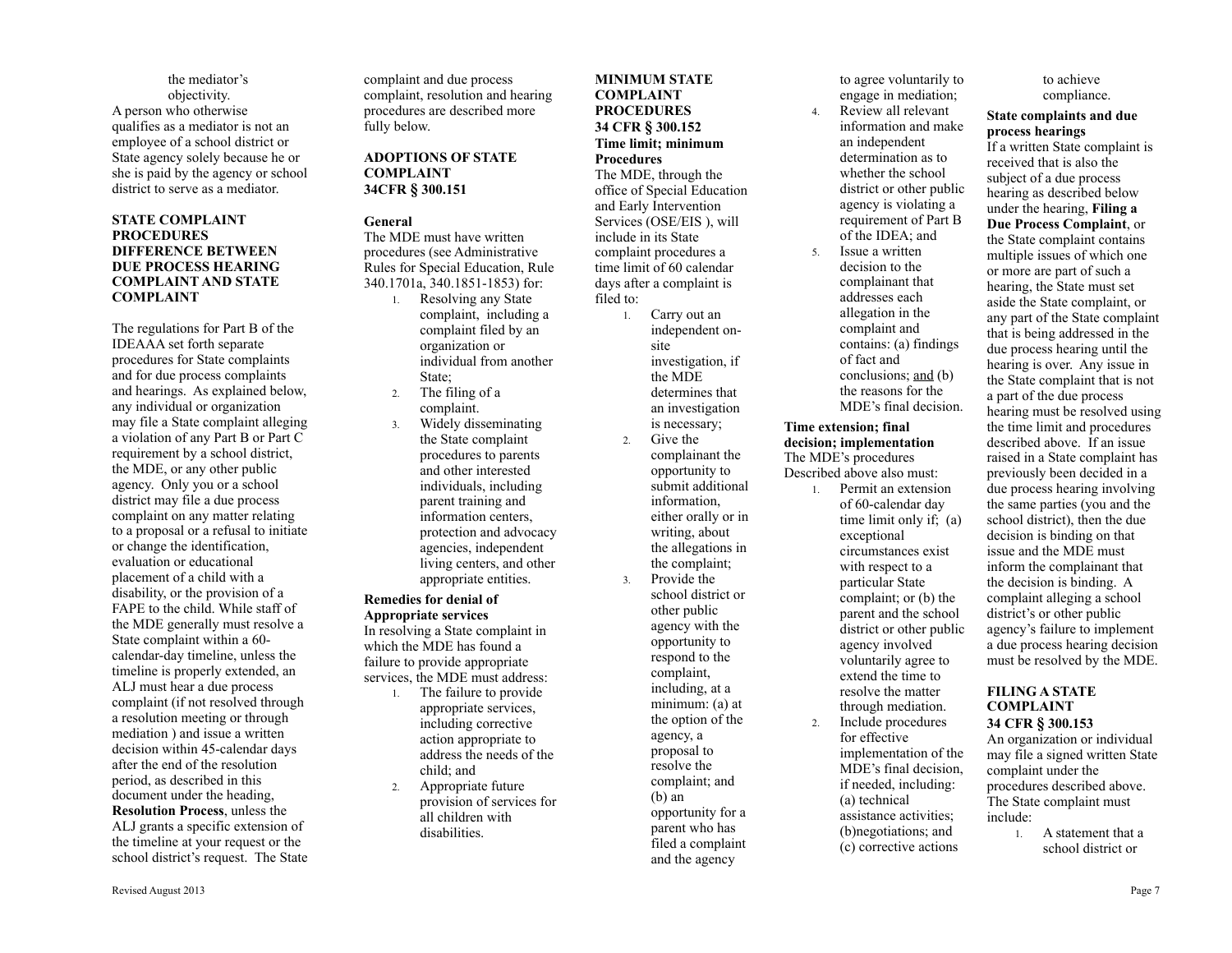other public agency has violated:

a. Any current provision of the administrative rules for special education; b. 1976 PA 451, MCL 380.1 et seq., as it pertains to special education programs and services; c. The individuals with disabilities education act of 2004, 20 U.S.C.,Chapte r 33, § 1400 et seq., and the regulations implementing the act, 34 C.F.R. part 303; d. An intermediate school district plan; e. An individualized education program team report, hearing officer decision, or court decision regarding special education programs or services; or f. The state application for

federal funds

under the IDEA. 2. The facts on which the statement is based; 3. The signature and contact information for

- the complainant; and 4. If alleging violations regarding a specific child:
	- a. The name of the child and address of the residence of the child; b. The name of the school the child is attending; c. In the case of a homeless child or youth, available contact information for the child, and the name of the school the child is attending; d. A description of the nature

of the problem of the child, including facts relating to the problem; and e. A proposed resolution of the problem to the extent known and available to the party filing the complaint at the time the complaint is filed. The complaint must allege a

violation that occurred not more than one year prior to the date that

the complaint is received by the MDE or the ISD. The party filing the State complaint must forward a copy of the complaint to the school district or other public agency serving the child at the same time the party files the complaint with the OSE/EIS. The MDE has developed a model form to aid in the filing of a State complaint. The model form is available at [www.michigan.gov/ose-](http://www.michigan.gov/ose-eis)

# eis.

You are not required to use the model form. However, the complaint must contain the required information for filing a State complaint (see 1-4 above).

#### **DUE PROCESS COMPLAINT PROCEDURES**

**FILING A DUE PROCESS COMPLAINT 34 CFR § 300.507**

## **General**

You or the school district may file a due process complaint on any matter relating to a proposal or a refusal to initiate or change the identification, evaluation or educational placement of your child, or the provision of a FAPE to your child.

The due process complaint must allege a violation that happened not more than two years before you or the school district knew or should have known about

the alleged action that forms the basis of the due process complaint. The above timeline does not apply to you if you could not file a due process complaint within the timeline because:

- 1. The school district specifically misrepresented that it had resolved the issues identified in the complaint; or
- 2. The school district withheld information from you that it was required to provide you under Part B or Part C of the IDEA.

## **Information for parents**

The school district must inform you of free low-cost legal and other relevant services available in the area if you request the information, or if you or the school district file a due process complaint.

## **DUE PROCESS COMPLAINT 34 CFR § 300.508**

## **General**

In order to request a hearing, you or the school district (or your attorney or the school district's attorney) must file a due process complaint with the MDE, and provide a copy to the other party. The complaint must contain all of the content listed below and must be kept confidential.

**Content of the complaint**

The due process complaint must include:

- 1. The name of the child;
- 2. The address of the child's residence;
- 3. The name of the child's school;
- 4. If the child is a homeless child or youth, the child's contact information and the name of the child's school;
- 5. A description of the nature of the problem of the child relating to the proposed or refused action, including facts relating to the problem; and
- 6. A proposed resolution of the problem to the extent known and available to you or the school district at the time.

**Notice required before a hearing on a due process complaint**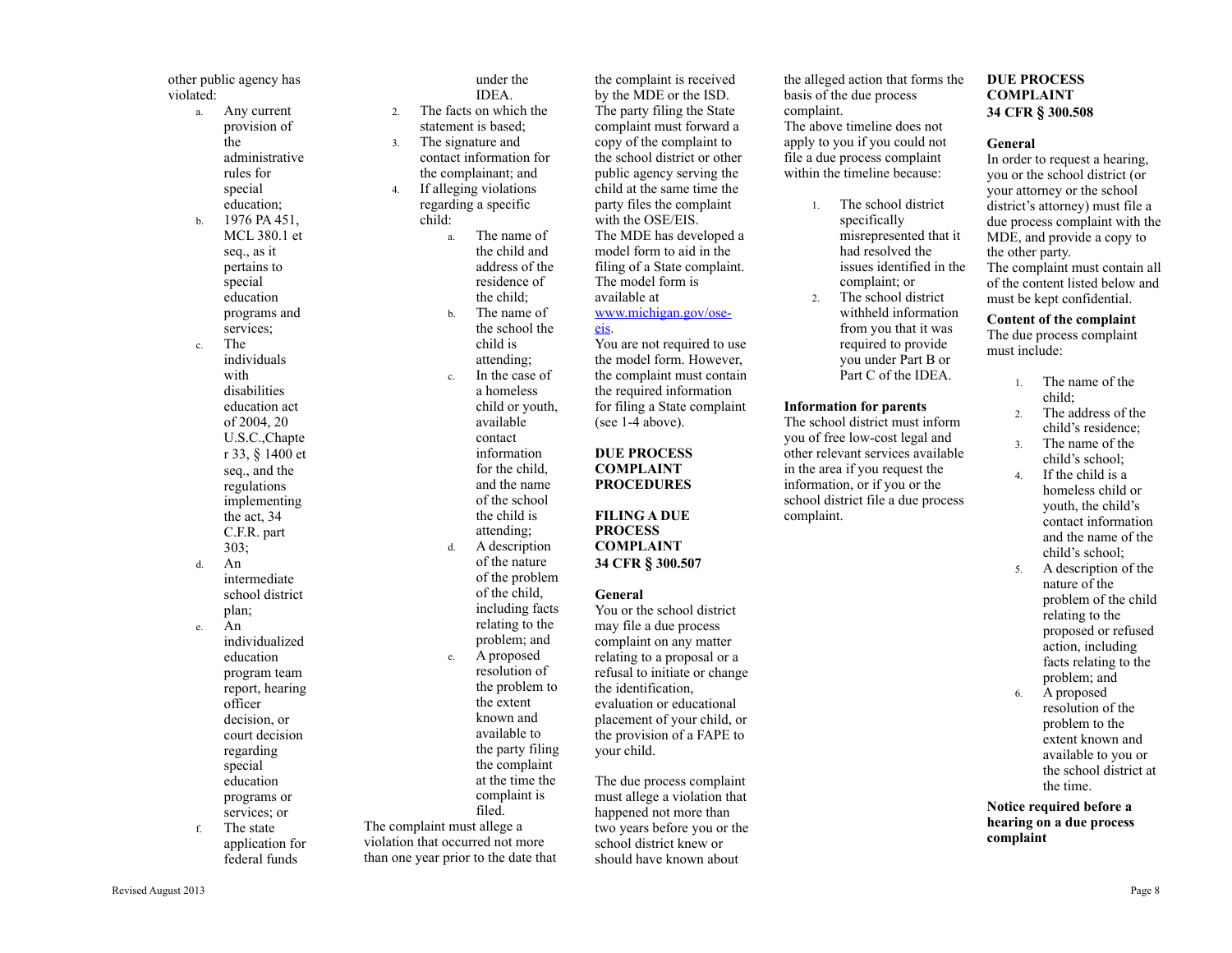You or the school district may not have a due process hearing until you or the school district (or your attorney or the school district's attorney) properly files a due process complaint that includes the information listed above. A due process complaint is properly filed when it has been received by the MDE and the other party.

## **Sufficiency of complaint**

In order for a due process complaint to go forward, it must be considered sufficient. The due process complaint will be considered sufficient (to have met the content requirements above) unless the party receiving the due process complaint (you or the school district) notifies the ALJ and the other party in writing, within 15 calendar days of receiving the complaint, that the receiving party believes that the due process complaint does not meet the requirements listed above.

Within five calendar days of receiving the notification the receiving party (you or the school district) considers a due process complaint insufficient, the ALJ must decide if the due process complaint meets the requirements listed above, and notify you and the school district in writing immediately.

#### **Complaint amendment**

You or the school district may make changes to the complaint only if:

- 1. The other party approves of the changes in writing and is given the chance to resolve the due process complaint through a resolution meeting, described below; or
- Revised August 2013 Page 9

2. The ALJ grants permission for the changes, not later than five days before the due

process hearing begins. If the complaining party (you or the school district) makes changes to the due process complaint, the timelines for the resolution meeting (within 15 calendar days of receiving the complaint) and the time period for resolution (within 30 calendar days of receiving the complaint) start again on the date the amended complaint is filed.

### **School district response to a due process complaint**

If the school district has not sent a prior written notice to you, as described under the heading, **Prior Written Notice**, regarding the subject matter contained in your due process complaint, the school district must, within 10 calendar days of receiving the due process complaint, send to you a response that includes:

- 1. An explanation of why the school district proposed or refused to take action raised in the due process complaint;
- 2. A description of other options that your child's IEP Team considered and the reasons why those options were rejected;
- 3. A description of each evaluation procedure, assessment, record, or report the school district used as the basis for the proposed or refused action.

Providing the information in items 1-4 above does not prevent the school district from asserting that your due process complaint was insufficient.

#### **Other party response to a due process complaint** Except as stated under the sub-heading immediately

above, **School district response to a due process complaint**, the party receiving a due process complaint must, within 10 calendar days of receiving the complaint, send the other party a response that

specifically addresses the issues in the complaint.

## **MODEL FORMS 34 CFR § 300.509**

The MDE has developed a model form to help you file a due process complaint. You are not required to use the MDE model form. However, the due process complaint must contain the required information for filing a due process complaint. The model form is available at [www.michigan.gov/ose-](http://www.michigan.gov/ose-eis)

(Note: Use of the model form does not guarantee that an ALJ would find the complaint sufficient if the other party objects to the sufficiency of the complaint.)

eis.

## **THE CHILD"S PLACEMENT WHILE THE DUE PROCESS COMPLAINT AND HEARING ARE PENDING 34 CFR § 300.518**

Except as provided below under the heading, **Procedures When** 

## **Disciplining Children with**

**Disabilities**, once a due process complaint is filed with the MDE and received by the other party, your child must remain in his or her current educational placement during the resolution process time period, and while waiting for the decision of any impartial due process hearing or court proceeding, unless you and the State or school district agree otherwise. If the due process complaint involves an application for initial admission to public school, your child, with your

consent, must be placed in the regular public school program until the completion of all such proceedings.

If the due process complaint involves an application for initial services under Part B of the IDEA for a child who is transitioning from being served under Part C of the IDEA to Part B of the IDEA and who is no longer eligible for Part C services because the child has turned three, the school district is not required to provide the Part C services that the child has been receiving. If the child is found eligible under Part B of the IDEA and you consent for the child to receive special education and related services for the first time, then, pending the outcome of the proceedings, the school district must provide those special education and related services that are not in dispute (those which you and the school district both agree upon).

## **RESOLUTION PROCESS 34 CFR § 300.510**

#### **Resolution meeting**

The school district must convene a resolution meeting with you and the relevant member or members of the IEP Team who have specific knowledge of the facts identified in your due process complaint. The resolution meeting must be convened within 15 calendar days after the due process complaint is filed with the MDE, and received by the school district. The due process hearing cannot begin until the resolution meeting is conducted. The meeting:

- 1. Must include a representative of the school district who has decision-making authority on behalf of the school district; and
- 2. May not include an attorney of the school district unless you are accompanied by an attorney.

You and the school district determine the relevant members of the IEP Team to attend the meeting. The purpose of the meeting is for you to discuss your due process complaint, and the facts that form the basis of the complaint, so that the school district has the opportunity to resolve the dispute. The resolution meeting is not required if:

> 1. You and the school district agree in writing to waive the meeting; or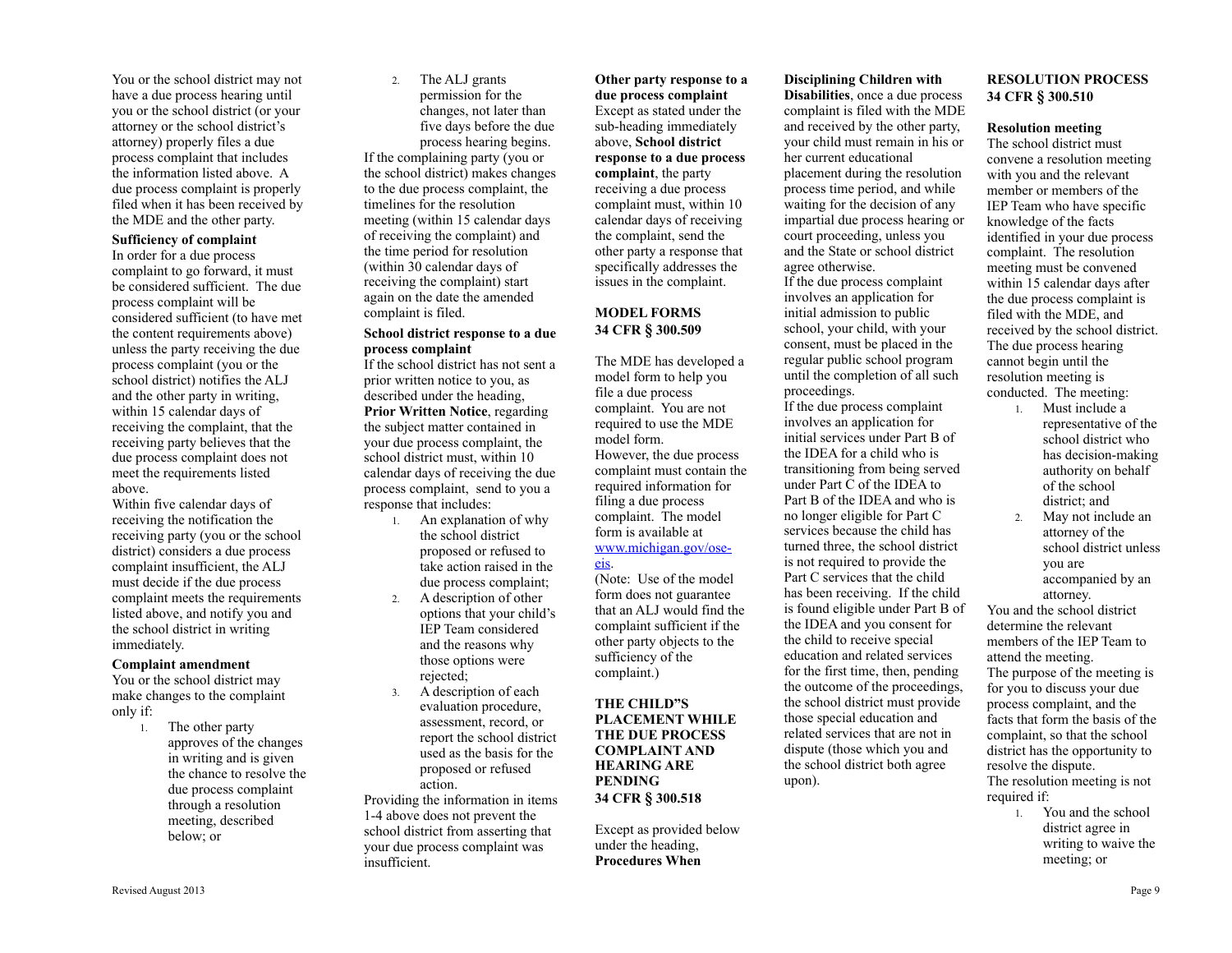2. You and the school district agree to use the mediation process, as described under the heading, **Mediation**.

#### **Resolution period**

If the school district has not resolved the due process complaint to your satisfaction within 30 calendar days of the receipt of the due process complaint (during the time period for the resolution process), the due process hearing may occur. The 45-calendar day timeline for issuing a final decision begins at the expiration of the 30-calendar day resolution period, with certain exceptions for adjustments made to the 30-calendar-day resolution period, as described below. Except where you and the school district have both agreed to waive the resolution processor to use mediation, your failure to participate in the resolution meeting will delay the timelines for the resolution process and due process hearing until you do participate in a meeting. If after making reasonable efforts and documenting such efforts, the school district is not able to obtain your participation in the resolution meeting, the school district may, at the end of the 30-calendar-day resolution period, request that an ALJ dismiss your due process complaint.

Documentation of such efforts must include a record of the school district's attempts to arrange a mutually agreed upon time and place, such as:

- 1. Detailed records of telephone calls made or attempted and the results of those calls;
- 2. Copies of correspondence sent to

you and any responses received; and

3. Detailed records of visits made to your home or place of employment and the results of those visits. If the school district fails to hold

the resolution meeting within 15 calendar days of receiving notice of your due process complaint, or fails to participate in the resolution meeting, you may ask an ALJ to order that the 45-calendar-day due process hearing timeline begin.

## **Adjustments to the 30-calendarday resolution period**

If you and the school district agree in writing to waive the resolution meeting, the 45-calendar day timeline for the due process hearing starts the next day. After the start of mediation or the resolution meeting and before the end of the 30-calendar-day resolution period, if you and the school district agree in writing that no agreement is possible, the 45 calendar-day timeline for the due process hearing starts the next day. If you and the school district agree to use the mediation process, at the end of the 30-calendar-day resolution period, both parties can agree in writing to continue the mediation until an agreement is reached. However, if either you or the school district later withdraws from the mediation process, the 45-calendar day timeline for the due process hearing starts the next day.

## **Written settlement agreement**

If a resolution to the dispute is reached at the resolution meeting, you and the school district must enter into a legally binding agreement that is:

> 1. Signed by you and a representative of the

school district who has the authority to bind the school district; and 2. Enforceable in any state court of competent jurisdiction (a state court that has authority to hear this type of case) or in a district court of the United States. **Agreement review period** If you and the school district enter into an

agreement as a result of a resolution meeting, either party (you or the school district) may void the agreement within 3 business days of the time that both you and the school district signed the agreement.

#### **HEARINGS ON DUE PROCESS COMPLAINTS Impartial Due Processing Hearing 34 CFR \$ 300.511**

#### **General**

Whenever a due process complaint is filed, you or the school district involved in the dispute must have an opportunity for an impartial due process hearing, after following the procedures described in the described in the **Due Process Complaint and Resolution Process sections**. **Impartial administrative law judge**

At a minimum, an ALJ:

- 1. Must not be an employee of the MDE or the school district that is involved in the education or care of the child. However, a person is not an employee of the agency solely because he /she is paid by the agency to serve as an ALJ;
- 2. Must not have a personal or professional interest that conflicts with the ALJs objectivity in the hearing ; 3. Must be
- knowledgeable and understand the provisions of the IDEA, and federal and state regulations pertaining to the IDEA, and legal interpretations of the IDEA by federal and state courts; and
- 4. Must have the knowledge and ability to conduct hearings, and to make and write decisions, consistent with appropriate, standard legal practice.

ALJs are State classified civil service employees who are attorneys and who are employed by the State Office of Administrative Hearings and Rules (SOAHR). The MDE (through the SOAHR) keeps a list that includes a statement of the qualifications of those persons who serve as ALJs. **Subject matter of due process hearing**

The party (you or the school district) that requests the due process hearing may not raise issues at the due process hearing that were not addressed in the due process complaint, unless the other party agrees.

#### **Timeline for requesting a hearing**

You or the school district must file a due process complaint within two years of the date you or the school district knew or should have known about the issue(s) addressed in the complaint.

## **Exceptions to the timeline**

The above timeline does not apply to you if you could not file a due process complaint because:

- 1. The school district specifically misrepresented that it had resolved the problem or issue that you are raising in your complaint; or
- 2. The school district withheld information from you that it was required to provide to you under Part B or Part C of the IDEA.

#### **HEARINGS RIGHTS 34 CFR § 300.512 General**

Any party to a due process hearing (including a hearing relating to disciplinary procedures) has the right to:

1. Be accompanied and advised by a lawyer and/or persons with special knowledge or training regarding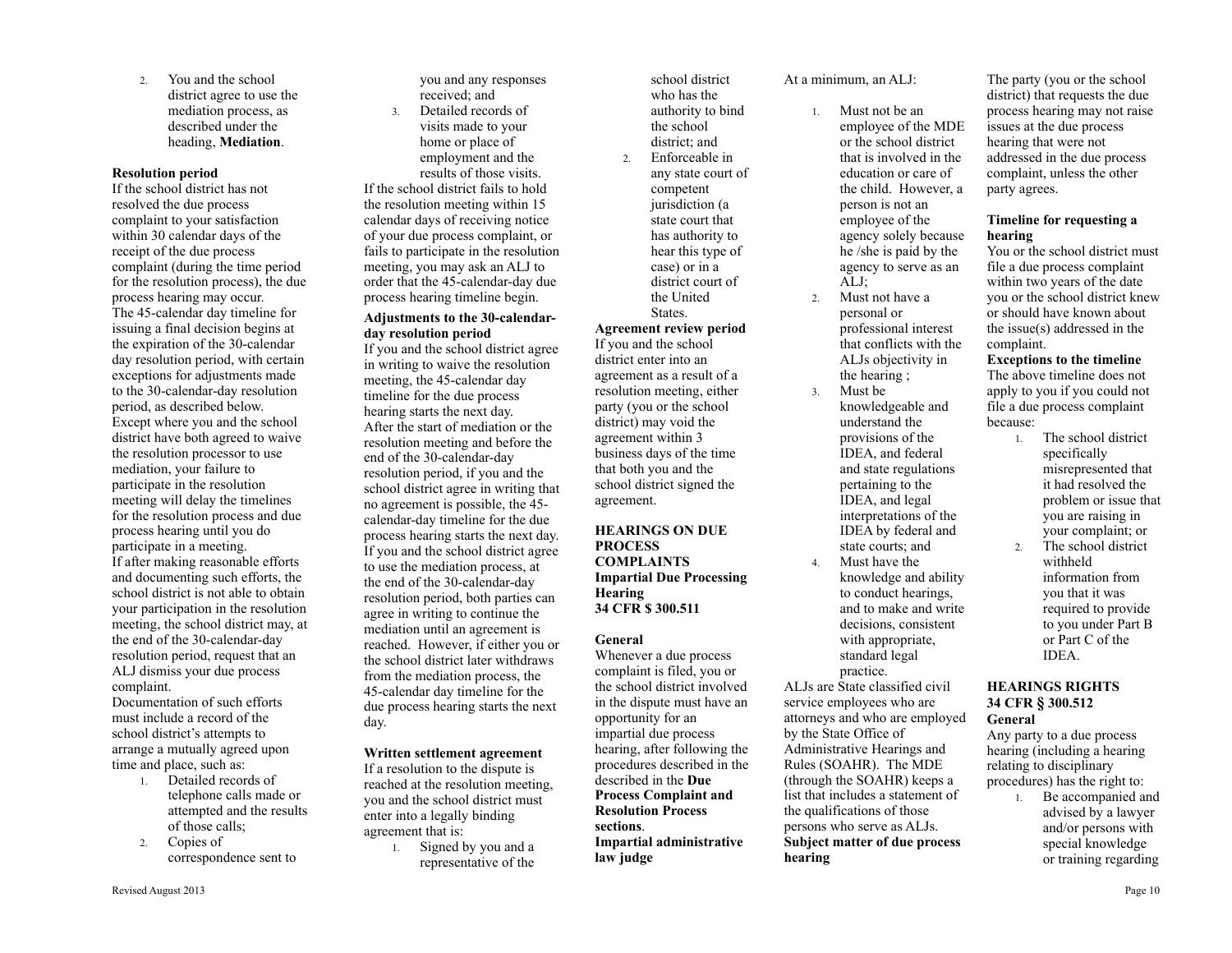the problems of children with disabilities;

- 2. Present evidence and confront, cross-examine, and compel the attendance of witnesses;
- 3. Prohibit the introduction of any evidence at the hearing that has not been disclosed to that party at least five business days before the hearing;
- 4. Obtain a written, or, at your option, electronic, word-for-word record of the hearing; and
- 5. Obtain written, or, at your option, electronic findings of fact and decisions.

## **Additional disclosure of information**

At least five business days prior to a due process hearing, you and the school district must disclose to each other all evaluations completed by that date and recommendations based on those evaluations that you or the school district intend to use at the hearing.

An ALJ may prevent any party that fails to comply with this requirement from introducing the relevant evaluation or recommendation at the hearing without the consent of the other party.

## **Parental rights at hearings**

You must be given the right to:

- 1. Have your child present;
- 2. Open the hearing to the public; and
- 3. Have the record of the hearing, the findings of fact and decisions provided to you at no cost.

## **HEARINGS DECISIONS**

## **34CFR § 300.513**

## **Decision of administrative law judge**

An ALJ's decision on whether your child received a FAPE must be based on substantive grounds. In matters alleging a procedural violation, an ALJ may find that your child did not receive FAPE only if the procedural inadequacies:

- 1. Impeded with your child's right to a FAPE;
- 2. Significantly impeded with your opportunity to participate in the decision-making process regarding the provision of a FAPE to your child; or
- 3. Caused a deprivation of an educational benefit.

## **Construction clause**

None of the provisions described above can be interpreted to prevent an ALJ from ordering a school district to comply with the requirements in the procedural safeguards section of the federal regulations under Part B of the IDEA (34 CFR §§300.500 through 300.536).

## **Separate request for a due process hearing**

Nothing in the procedural safeguards section of the federal regulations under Part B of the IDEA (34 CFR §§300.500 through 300.536) can be interpreted to prevent you from filing a separate due process complaint on an issue separate from a due process complaint already filed.

**Findings and decision to advisory panel and general public**

## The MDE, after deleting any personally identifiable information, must:

1. Provide the findings and decisions in the due process hearing to the State special education advisory committee; and 2. Make those findings and decisions available to the public.

## **APPEALS FINALITY OF DECISION; APPEAL; IMPARTIAL REVIEW 34 CFR §300.514**

## **Finality of hearing decision**

A decision made in a due process hearing (including a hearing relating to disciplinary procedures) is final, except that any party involved in the hearing (you or the school district) may appeal the decision by bringing a civil action, as described below.

### **TIMELINES AND CONVNIENCE OF HEARINGS 34 CFR** § **300.515**

The MDE must ensure that not later than 45 calendar days after the expiration of the 30 calendar-day period for resolution meetings or, not later than 45 calendar days after the expiration of the adjusted time period as described under the sub-heading, **Adjustments to the 30-calendar-day resolution period:**

- 1. A final decision is reached in the hearing; and
- 2. A copy of the decision is mailed to each of the parties.

An ALJ may grant specific extensions of time beyond the 45-calendar-day time period described above at the request of either party. Each hearing must be conducted at a time and place that is

reasonably convenient to you and your child.

## **CIVIL ACTIONS, INCLUDING THE TIME PERIOD IN WHICH TO FILE THOSE ACTIONS 34 CFR § 300.516**

## **General**

Any party (you or the school district) who does not agree with the findings and decision in the due process hearing (including a hearing relating to disciplinary procedures) has the right to bring a civil action with respect to the matter that was the subject of the due process hearing. The action may be brought in a state court of competent jurisdiction (a state

court that has authority to hear this type of case) or in a district court of the United States without regard to the amount in dispute.

## **Time limitation**

The party (you or the school district) bringing the action shall have 90 calendar days from the date of the decision of the ALJ to file a civil action.

## **Additional procedures**

In any civil action, the court:

- 1. Receives the records of the administrative proceedings;
- 2. Hears additional evidence at your request or at the school districts request; and
- 3. Bases its decision on the preponderance of the evidence and grants the relief that the court determines to be appropriate.

## **Jurisdiction of district courts**

The district courts of the United States have authority to rule on actions brought under Part B of the IDEA without regard to the amount in dispute.

## **Rule of construction**

Nothing in Part B of the IDEA restricts or limits the rights, procedures, and remedies available under the U.S. Constitution, the Americans with Disabilities Act of 1990, Title V of the Rehabilitation Act of 1973 (Section 504), or other federal laws protecting the rights of children with disabilities, except that before the filing of a civil action under these laws seeking relief that is also available under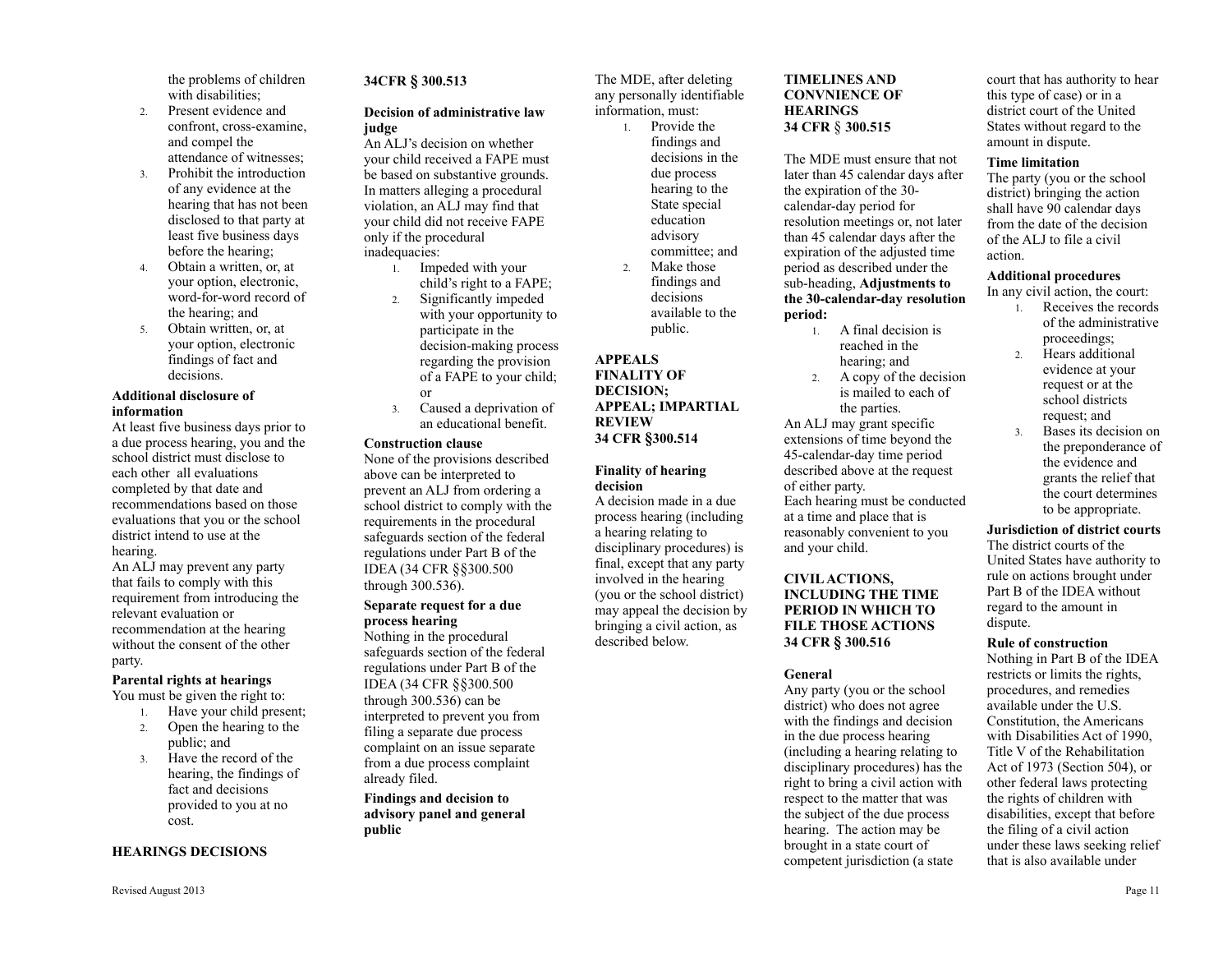Part B of the IDEA, the due process procedures described above must be exhausted to the same extent as would be required if the party filed the action under Part B f the IDEA. This means that you may have remedies available under other laws that overlap with those available under the IDEA, but in general, to obtain relief under those other laws, you must first use the available administrative remedies under the IDEA (i.e., the due process complaint, resolution meeting, and impartial due process hearing procedures) before going directly into court.

## **ATTORNEY'S FEES 34 CFR § 300.517**

#### **General**

In any action or proceeding brought under Part B of the IDEA, If you prevail, the court, in its discretion, may award reasonable attorney's fees as part of the costs to you. In any action or proceeding brought under Part B of the IDEA, the court, in its discretion, may award reasonable attorneys' fees as part of the costs to a prevailing state educational agency or school district, to be paid by your attorney, if the attorney: (a) filed a complaint or court case that the court finds is frivolous, unreasonable, or without foundation; or (b) continued to litigate after the litigation clearly became frivolous, unreasonable, or without foundation; or In any action or proceeding brought under part B of the IDEA, the court, in its discretion, may award reasonable attorney's fees as part of the costs to a prevailing state educational agency or school district, to be paid by you or your

attorney, if your request for a due process hearing or later court case was presented for any improper purpose, such as to harass, to cause unnecessary delay, or to unnecessarily increase the cost of the action or proceeding.

#### **Award of fees**

A court awards reasonable attorneys' fees as follows:

1. Fees must be based on rates prevailing in the community in which the action or hearing arose for the kind and quality of services furnished. No bonus or multiplier may be used in calculating the fees awarded.

2. Fees may not be awarded and related costs may not be reimbursed in any action or proceeding under Part B of the IDEA for services performed after a written offer of settlement to you if :

a. The offer is made within the time prescribed by Rule 68 of the Federal Rules of Civil Procedure or, in the case of a due process hearing, at any time more than 10 calendar days before the proceeding begins; b. The offer is not accepted within 10 calendar days; and

c. The court or ALJ finds that the relief finally obtained by you is not more favorable to you than the offer of settlement.

Despite these restrictions, an award of attorneys' fees and related costs may be made to you if you prevail and you were substantially justified in rejecting the settlement offer.

- 3. Fees may not be awarded relating to any meeting of the IEP Team unless the meeting is held as a result of an administrative proceeding or court action.
- 4. Fees also may not be awarded for a mediation as described under the heading, **Mediation**.
- 5. A resolution meeting, as described under the heading, **Resolution meeting**,, is not considered a meeting convened as a result of an administrative

hearing or court action, and also is not considered an administrative hearing or court action for purposes of these attorneys' fees provisions.

The court reduces, as appropriate, the amount of the attorneys' fees awarded under Part B of the IDEA, if the court finds that:

- 1. You, or your attorney, during the course of the action or proceeding, unreasonably delayed the final resolution of the dispute;
- 2. The amount of the attorneys' fees otherwise authorized to be awarded unreasonably exceeds the hourly rate prevailing in the community for similar reputation, and experience; Services by attorneys of reasonably similar skill,
- 3. The time spent and legal services furnished were excessive considering the nature of the action or proceeding; or 4. The attorney
	- representing you did not provide to the school district the appropriate information in the due process request notice as described under the heading, **Due Process Complaint.**

However, the court may not reduce fees if the court finds that the state or school district unreasonably delayed the final resolution of the action or proceeding or there was a violation under the procedural Safeguards provisions of Part B of the IDEA.

#### **PROCEDURES WHEN DISCIPLINIG CHILDREN WITH DISABILITIES**

## **AUTHORITY OF SCHOOL PERSONNEL 34 CFR § 300.530**

## **Case-by-case determination**

School personnel may consider any unique circumstances on a case-bycase basis, when determining whether a change of placement, made in accordance with the following requirements related to discipline, is appropriate for a child with a disability who violates a school code of student conduct.

## **General**

To the extent that they also take such action for children without disabilities, school personnel may, for not more than **10 school days** in a row, remove a child with a disability who violates a code of student conduct from his or her current placement to an appropriate interim alternative educational setting, another setting , or suspension. School personnel may also impose additional removals of the child of not more than **10 school days** in a row in that same school year for separate incidents of misconduct, as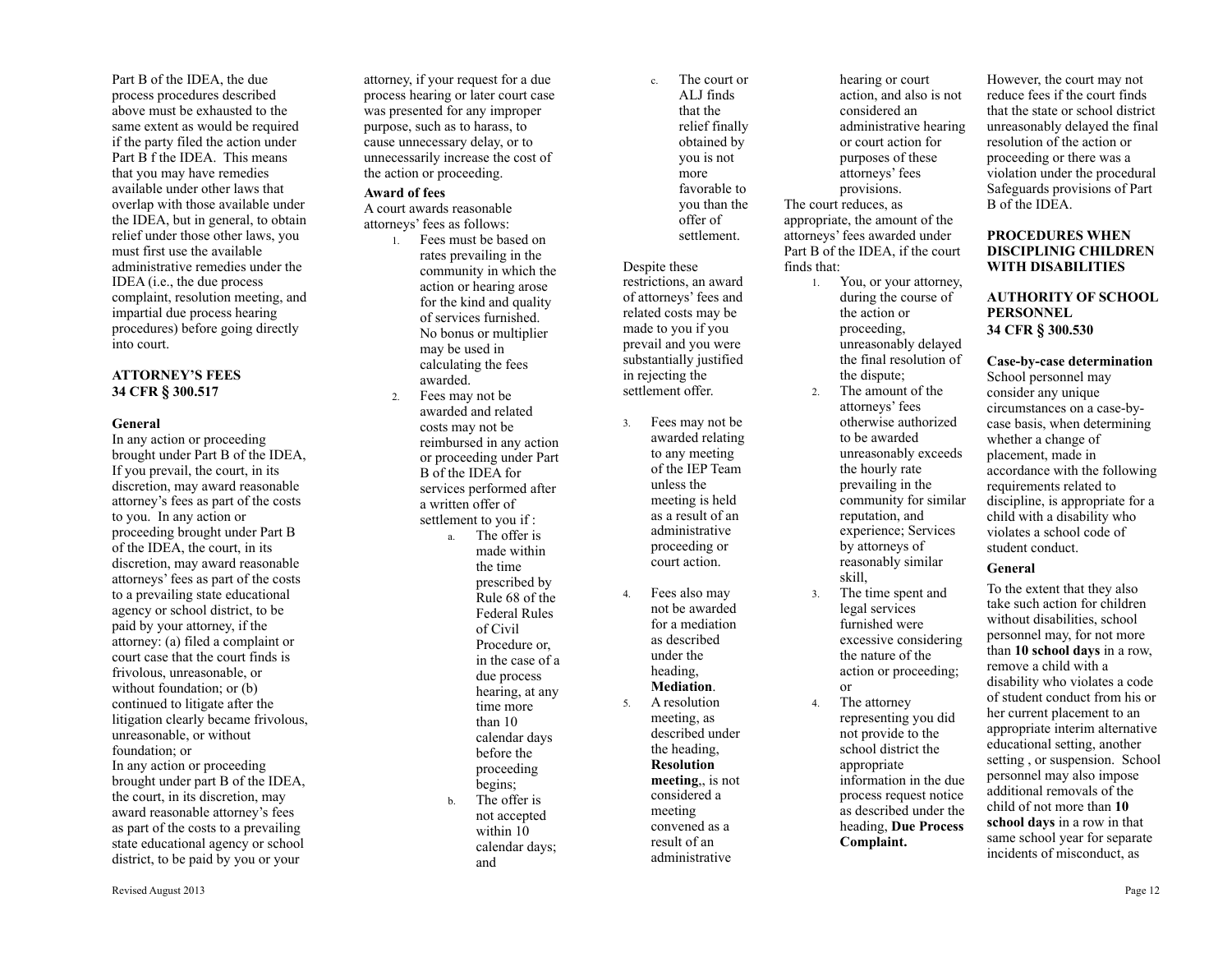long as those removals do not constitute a change of placement (see

## **Change of Placement Because of Disciplinary Removals** for the

definition below). Once a child with a disability has been removed from his or her current placement for a total of **10 school days** in the same school year, the school district must, during any subsequent days of removal in that school year, provide services to the extent required below under the subheading, Services.

## **Additional authority**

If the behavior that violated the student code of conduct was not a manifestation of the child's disability (see **Manifestation determination**, below) and the disciplinary change of placement would exceed **10 school days** in a row, school personnel may apply the disciplinary procedures to that child with a disability in the same manner and for the same duration as it would to children without disabilities, except that the school must provide services to that child as described below under **Services**. The child' IEP Team determines the interim alternative educational setting for such services.

## **Services**

The services that must be provided to a child with a disability who has been removed from the child's current placement may be provided in an interim alternative educational setting. A school district is only required to provide services to a child with a disability who has been removed from his or he current placement for **10 school days or less** in that school year, if it provides services to a child without disabilities who has been

similarly removed. Michigan does not require services to students who are non-disabled who have been removed for disciplinary reasons. A child with a disability who is removed for disciplinary from the child's current placement for **more than 10 school days** must:

- 1. Continue to receive educational services, so as to enable the child to continue to participate in the general education curriculum, although in another setting, and to progress toward meeting the goals set out in the child's IEP;
	- **and**
- 2. Receive as appropriate, a functional behavioral assessment (FBA), and behavioral intervention services and modifications, that are designed to address the behavior violation so that it does not happen again.

After a child with a disability has been removed from his or her current placement for **10 school days** in that same school year, and if the current removal is for **10 school days** in a row or less **and if** the removal is not a change of placement (see definition below), then school personnel, in consultation with at least one of the child's teachers, determine the extent to which services are needed to enable the child to continue to participate in the general education curriculum, although in another setting, and to progress toward meeting the goals set out in the child's IEP. If the removal is a change of placement (see definition below), the child's IEP Team determines

the appropriate services to enable the child to continue to participate in the meeting the goals set out in the child's IEP general education curriculum, although in another setting, and to progress toward meeting the goals set out in the child's IEP.

## **Manifestation determination**

Within **10 school days** of any decision to change the placement of a child with a disability because of a violation of a code of student conduct, (except for a removal that is for **10 school days** in a row or less and not a change of placement), the school district, the parent, and relevant members of the IEP Team (as determined by the parent and the school district) must review all relevant information in the student's file, including the child's IEP, any relevant information provided by the parents to determine: 1. If the conduct in

- question was caused by, or had a direct and substantial relationship to, the child's disability; or
- 2. If the conduct in question was the direct result of the school district's failure to implement the child's IEP.

If the school district, parent, and relevant members of the child's IEP Team determine that either of those conditions was met, the conduct must be determined to be a manifestation of the child's disability. If the school district, the parent, and relevant members of the child's IEP Team determine that the conduct in question was the direct result of the school district's failure to implement the IEP, the school district must take immediate action to remedy those deficiencies.

#### **Determination that behavior was a manifestation of the child's disability**

If the school district, the parent, and relevant members of the IEP Team determine that the conduct was a manifestation of the child's disability, the IEP Team must either:

1. Conduct a FBA, unless the school district had conducted a FBA before the behavior that resulted in the change of placement occurred, and implement a behavioral intervention plan (BIP) for the child; or 2. If a BIP already has been developed, review the BIP, and modify it, as necessary, to address the behavior.

Except as described below under the sub-heading, **Special circumstances**, the school district must return the child to the placement from which the child was removed, unless the parent and the district agree to a change of placement as part of the modification of the BIP. **Special circumstances** Whether or not the behavior was a manifestation of the child's disability, school personnel may remove a student to an interim alternative educational setting (determined by the child's IEP Team) for up to 45 school days, if the child:

- 1. Carries a weapon to school or has a weapon at school, on school premises, or at a school function under the jurisdiction of the MDE or a school district;
- 2. Knowingly has or uses illegal drugs, or sells or solicits the sale of a controlled substance while at school, on school premises, or at a school function under the jurisdiction of the MDE or a school district; or
- 3. Has inflicted serious bodily injury upon another person while at school, on school premises, or at a school function under the jurisdiction of the MDE or a school district.

#### **Definitions**

*Controlled substance* means a drug or other substance identified under schedules I, II, III, IV, or V in section  $202(c)$ ).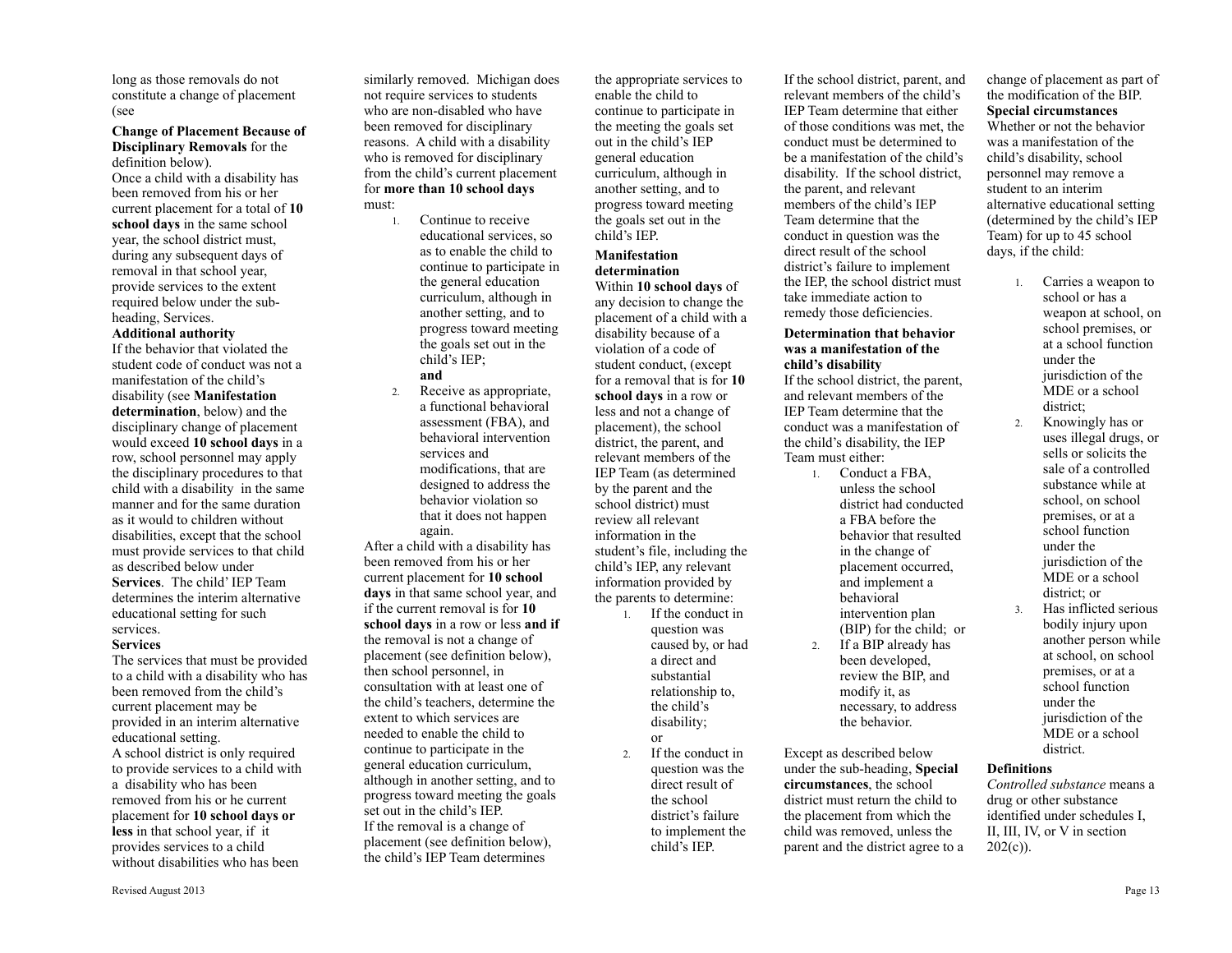*Illegal drug* means a controlled substance; but does not include a controlled substance that is legally possessed or used under the supervision of a licensed healthcare professional or that is legally possessed or used under any authority under that Act or under any other provision of Federal law. Serious bodily injury has the meaning given the term "serious bodily injury" under paragraph (3) of subsection (h) of section 1365 of title 18, United States Code. (See Attachment A.) *Weapon* has the meaning given the term "dangerous weapon" under (2) of the first subsection (g) of section 930 of title 18, United States Code. (See Attachment A.)

## **Notification**

On the date it makes the decision to make a removal that is a change of placement of the child because of a violation of a code of student conduct, the school district must notify the parents of that decision, and provide the parents with a procedural safeguards notice. **CHANGE OF PLACEMENT BECAUSE OF DISCIPLINARY REMOVALS 34 CFR § 300.536**

A removal of a child with a disability from the child's current educational placement is a **change of placement** if:

- 1. The removal is for more than 10 school days in a row; or
- 2. The child has been subjected to a series of removals that constitute a pattern because:
	- a. The series of removals total more than 10 school days in a school year;

b. The child's behavior is substantially similar to the child's behavior on previous incidents that resulted in the series of removals; and

c. Of such additional factors as the length of each removal, the total amount of time the child has been removed, and the proximity of the removals to one another.

Whether a pattern of removals constitutes a change of placement is determined on a case-by-case basis by the school district and, if challenged, is subject to review through due process and judicial proceedings.

## **DETERMINATION OF SETTING 34 CFR § 300.531**

The IEP Team must determine the interim alternative educational setting for removals that are **changes of placement**, and removals under the headings, **Additional authority** and **Special circumstances**, above.

**APPEAL 34 CFR § 300.532**

## **General**

The parent of a child with a disability may file a due process

complaint (see above) to request a due process hearing if he or she disagrees with:

1. Any decision regarding placement made under these discipline provisions; or 2. The

manifestation determination described above. The school district may file a due process complaint (see above) to request a due process hearing if it believes that maintaining the current placement of the child is substantially likely to result in injury to the child or to others.

- **Authority of an administrative law judge** An ALJ that meets the requirements descried under the sub-heading**, Impartial administrative law judge**, must conduct
- the due process hearing and make a decision. The ALJ may: 1. Return the child with a disability

to the placement from which the child was removed if the ALJ determines that the removal was a violation of the requirements described under the heading, **Authority of School Personnel**, or that the child's behavior was a

manifestation of the child's disability; or 2. Order a change of placement of the child with a disability to an appropriate interim alternative educational setting for not more than 45 school days if the ALJ determines that maintaining the current placement of the child is substantially likely to result in injury to the child or others. These hearing procedures may be repeated, if the school district believes that returning the child to the original placement is substantially likely to result in injury to the child or to others. Whenever a parent or a school district files a due process complaint to request such a hearing, a hearing must be held that meets the requirements described under the headings,

## **Due Process Complaint, Hearings on Due Process**

**Complaints**, except as follows:

- 1. The MDE arranges for an expedited due process hearing, which must occur within **20** school days of the date the hearing is requested and must result in a determination within **10** school days after the hearing.
- 2. Unless the parents and the school district agree in writing to waive the meeting, or agree to use mediation, a resolution meeting

must occur within seven calendar days of receiving notice of the due process complaint. The hearing may proceed unless the matter has been resolved to the satisfaction of both parties within **15** calendar days of receipt of the due process complaint.

A decision made in an expedited due process hearing is final, except that any party involved in the hearing (you or the school district) may bring a civil action, as described under the heading "Civil Actions, Including The Time Period In

Which To File Those Actions"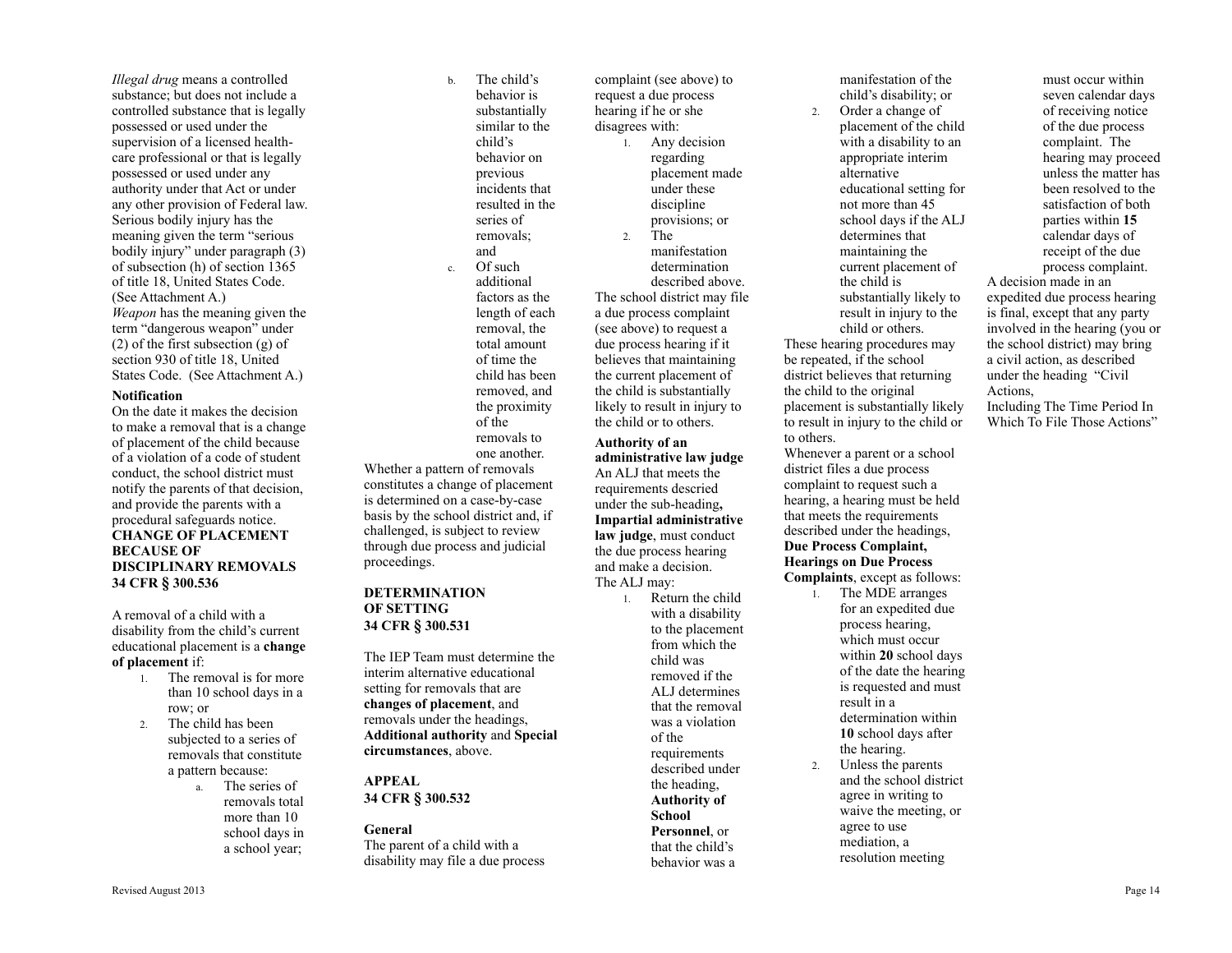## **PLACEMENT DURING APPEALS 34 CFR § 300.533**

When as described above, the parent or school district has filed a due process complaint related to disciplinary matters, the child must (unless the parent and the MDE or school district agree otherwise) remain in the interim alternative educational setting pending the decision of the hearing officer, or until the expiration of the time period of removal as provided for and described under the heading, **Authority of School Personnel**, whichever occurs first.

### **PROTECTION FOR CHILDREN NOT YET ELIGIBLE FOR SPECIAL EDUCATION AND RELATED SERVICES 34 CFR § 300.534**

#### **General**

If a child has not been determined eligible for special education and related services and violates a code of student conduct, but the school district had knowledge (as determined below) before the behavior that brought about the disciplinary action occurred, that the child was a child with a disability, then the child may assert any of the protections described in this notice.

#### **Basis of knowledge for disciplinary matters**

A school district must be deemed to have knowledge that a child is a child with a disability if, before the behavior that brought about the disciplinary action occurred:

> 1. The parent of the child expressed concern in writing that the child is in need of special

Revised August 2013 Page 15

education and related services to supervisory or administrative personnel of the appropriate educational agency, or a teacher of the child;

- 2. The parent requested an evaluation related to eligibility for special education and related services under Part B of the IDEA: or
- 3. The child's teacher, or other school district personnel expressed specific concerns about a pattern of behavior demonstrated by the child directly to the school district's director of special education or to other supervisory personnel of the school district.

#### **Exception**

if:

A school district would not be deemed to have such knowledge

- 1. The child's parent has not allowed an evaluation of the child or has refused special education services; or
- 2. The child has been evaluated and determined to not be a child with a disability under Part B of the IDEA.

#### **Conditions that apply if there is no basis of knowledge**

If prior to taking disciplinary measures against the child, a school district does not have

knowledge that a child is a child with a disability, as described above under the sub-headings, **Basis of knowledge for disciplinary matters and Exception**, the child may be subjected to the disciplinary measures that are applied to children without disabilities who

engaged in comparable behaviors. However, if a request is made for an evaluation of a child during the time period in which the child is

subjected to disciplinary measures, the evaluation must be conducted in an expedited manner. Until the evaluation is completed, the child remains in the educational placement determined by school authorities, which can include suspension or expulsion without educational services. If the child is determined to e a child with a disability, taking into consideration information from the evaluation conducted by the school district, and information provided by the parents, the school district must provide special education and related services in accordance with Part B of the IDEA, including the disciplinary requirements described above.

## **REFERRAL TO AND ACTION BY LAW ENFORCEMENT AND JUDICIAL AUTHORITIES 34 CFR § 300.535**

Part B of the IDEA does not:

- 1. Prohibit an agency from reporting a crime committed by a child with a disability to appropriate authorities; or
- 2. Prevent state law enforcement and judicial authorities from exercising their responsibilities with regard to the application of federal and state law to crimes committed by a child with a disability.

#### **Transmittal of records**

If a school district reports a crime committed by a child with a disability, the school district:

- 1. Must ensure that copies of the child's special education and disciplinary records are transmitted for consideration by the authorities to whom the agency reports the crime; and
- 2. May transmit copies of the child's special education and disciplinary records only to the extent permitted by the FERPA.

**REQIREMENTS FOR UNILATERAL PLACEMENT BY PRIVATE** 

## **SCHOOLS AT PUBLIC EXPENSE**

## **GENERAL 34 CFR § 300.148**

Part B of the IDEA does not require a school district to pay for the cost of education, including special education and related services, of your child with a disability at a private school or facility if the school district made a FAPE available to your child and you choose to place the child in a private school or facility. However, the school district where the private school is located must include your child in the population whose special education needs are addressed under Part B provisions regarding children who have been placed by their parents in a private school under 34 CFR §§ 300.131 through 300.144.

## **Reimbursement for private School placement**

If your child previously received special education and related services under the authority of a school district, and you choose to enroll your child in a private preschool, elementary school, or secondary school without the consent of or referral by the school district, a court or an ALJ may require the agency to reimburse you for the cost of that enrollment if the court or ALJ finds that the agency had not made a FAPE available to your child in a timely manner prior to that enrollment and that the private placement is appropriate.

An ALJ or court may find your placement to be appropriate,